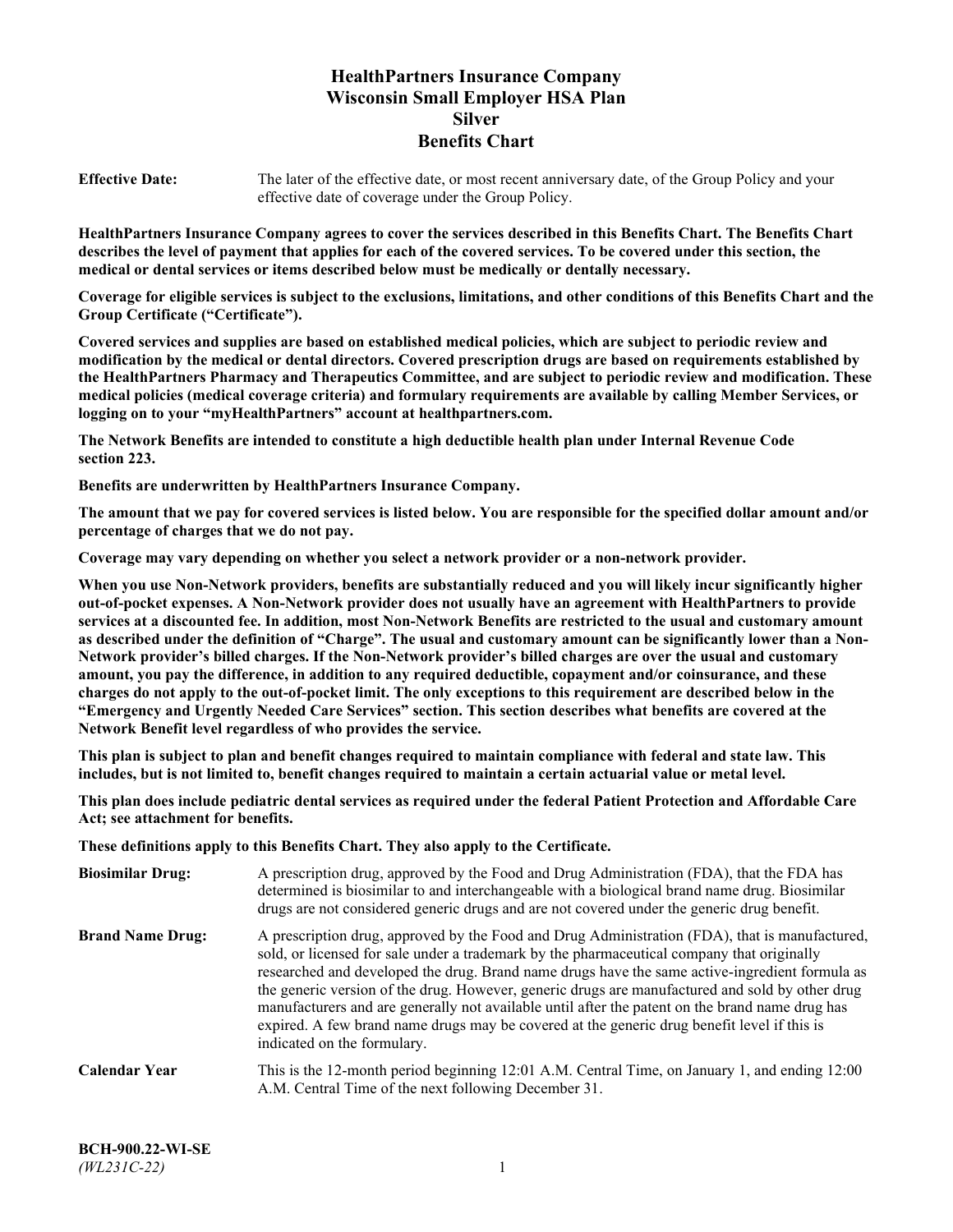| Charge:     | For covered services delivered by a network provider, this is the provider's discounted fee for a<br>given medical/surgical service, procedure or item.                                                                                                                                                                                                                                                                                                                                                                                                                                                                                                                                                                 |
|-------------|-------------------------------------------------------------------------------------------------------------------------------------------------------------------------------------------------------------------------------------------------------------------------------------------------------------------------------------------------------------------------------------------------------------------------------------------------------------------------------------------------------------------------------------------------------------------------------------------------------------------------------------------------------------------------------------------------------------------------|
|             | For covered services delivered by non-network providers, a contracted rate may apply if such<br>arrangement is available to HealthPartners.                                                                                                                                                                                                                                                                                                                                                                                                                                                                                                                                                                             |
|             | For the usual and customary charge for covered services delivered by non-network providers, our<br>payment is calculated using one of the following options, depending on availability: 1) a<br>percentage of the Medicare fee schedule; 2) a comparable schedule if the service is not on the<br>Medicare fee schedule; or 3) a commercially reasonable rate for such service if a fee schedule is<br>not available.                                                                                                                                                                                                                                                                                                   |
|             | The usual and customary charge is the maximum amount allowed that we consider in the<br>calculation of the payment of charges incurred for certain covered services. You must pay for any<br>charges above the usual and customary charge, and they do not apply to the out-of-pocket limit.                                                                                                                                                                                                                                                                                                                                                                                                                            |
|             | A charge is incurred for covered ambulatory medical and surgical services, on the date the service<br>or item is provided. A charge is incurred for covered inpatient services, on the date of admission to<br>a hospital. To be covered, a charge must be incurred on or after your effective date and on or<br>before the termination date.                                                                                                                                                                                                                                                                                                                                                                           |
|             | Copayment/Coinsurance: The specified dollar amount, or percentage, of charges incurred for covered services, which we do<br>not pay, but which you must pay, each time you receive certain medical services, procedures or<br>items. Our payment for those covered services or items begins after the copayment or coinsurance<br>is satisfied. Covered services or items requiring a copayment or coinsurance are specified in this<br>Benefits Chart.                                                                                                                                                                                                                                                                 |
|             | For services provided by a network provider:<br>An amount which is listed as a flat dollar copayment is applied to a network provider's discounted<br>charge for a given service. However, if the network provider's discounted charge for a service or<br>item is less than the flat dollar copayment, you will pay the network provider's discounted charge.<br>An amount which is listed as a percentage of charges or coinsurance is based on the network<br>provider's discounted charges, calculated at the time the claim is processed, which may include an<br>agreed upon fee schedule rate for case rate or withhold arrangements.                                                                            |
|             | For services provided by a non-network provider:<br>Any copayment or coinsurance is applied to the lesser of the provider's charges or the usual and<br>customary charge for a service.                                                                                                                                                                                                                                                                                                                                                                                                                                                                                                                                 |
|             | A copayment or coinsurance is due at the time a service is provided, or when billed by the<br>provider. The copayment or coinsurance applicable for a scheduled visit with a HealthPartners<br>network provider will be collected for each visit, late cancellation and failed appointment.                                                                                                                                                                                                                                                                                                                                                                                                                             |
| Deductible: | The specified dollar amount of charges incurred for covered services, which we do not pay, but an<br>enrollee or a family has to pay first in a calendar year. Our payment for those services or items<br>begins after the deductible is satisfied. For network providers, the amount of the charges that apply<br>to the deductible are based on the network provider's discounted charges, calculated at the time<br>the claim is processed, which may include an agreed upon fee schedule rate for case rate or<br>withhold arrangements. For non-network providers, the amount of charges that apply to the<br>deductible are the lesser of the provider's charges or the usual and customary charge for a service. |
|             | Any amounts paid or reimbursed by a third party, including but not limited to: point of service<br>rebates, manufacturer coupons, manufacturer debits cards or other forms of direct reimbursement<br>to an Insured for a product or service, will not apply toward your deductible, to the extent<br>permitted under state and federal law.                                                                                                                                                                                                                                                                                                                                                                            |
|             | Your plan has an embedded deductible. This means once an Insured meets the individual<br>deductible, the plan begins paying benefits for that person. If two or more members of the family<br>meet the family deductible, the plan begins paying benefits for all members of the family,<br>regardless of whether each Insured has met the individual deductible. However, an Insured may<br>not contribute more than the individual deductible toward the family deductible.                                                                                                                                                                                                                                           |
|             | All services are subject to the deductible unless otherwise indicated below in this Benefits Chart.                                                                                                                                                                                                                                                                                                                                                                                                                                                                                                                                                                                                                     |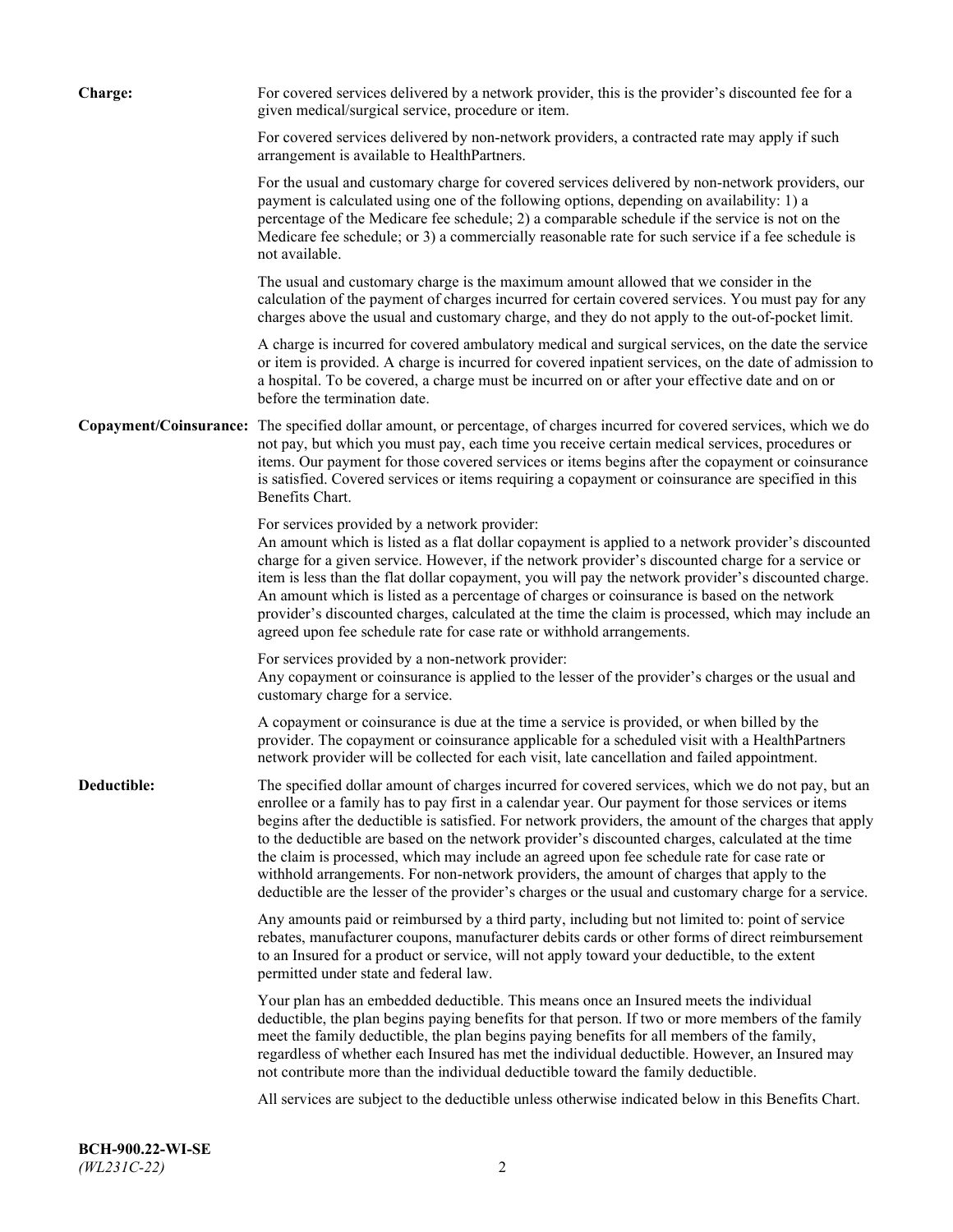| Formulary:                                 | This is a current list, which may be revised from time to time, of prescription drugs, medications,<br>equipment and supplies covered by us as indicated in this Benefits Chart which are covered at the<br>highest benefit level. Some drugs on the formulary may require prior authorization to be covered<br>as formulary drugs. The formulary, and information on drugs that require prior authorization, are<br>available by calling Member Services, or logging on to your "myHealthPartners" account at<br>healthpartners.com. |
|--------------------------------------------|---------------------------------------------------------------------------------------------------------------------------------------------------------------------------------------------------------------------------------------------------------------------------------------------------------------------------------------------------------------------------------------------------------------------------------------------------------------------------------------------------------------------------------------|
| <b>Generic Drug:</b>                       | A prescription drug, approved by the Food and Drug Administration (FDA), that the FDA has<br>determined is comparable to a brand name drug product in dosage form, strength, route of<br>administration, quality, intended use and documented bioequivalence. Generally, generic drugs<br>cost less than brand name drugs. Some brand name drugs may be covered at the generic drug<br>benefit level if this is indicated on the formulary.                                                                                           |
| <b>Lifetime Maximum</b><br><b>Benefit:</b> | The specified coverage limit actually paid by us for services and/or charges incurred by you for any<br>given procedure or diagnosis. Payment of benefits under this Benefits Chart ceases when that lifetime<br>maximum benefit is reached. You have to pay for any subsequent charges.                                                                                                                                                                                                                                              |
| <b>Non-Formulary Drug:</b>                 | This is a prescription drug, approved by the Food and Drug Administration (FDA), that is not on<br>the formulary, is medically necessary and is not investigative or experimental or otherwise<br>excluded under the Certificate.                                                                                                                                                                                                                                                                                                     |
| <b>Out-of-Pocket Expenses:</b>             | You pay the specified copayments/coinsurance and deductibles applicable for particular services,<br>subject to the out-of-pocket limit described below. These amounts are in addition to the monthly<br>premium payments.                                                                                                                                                                                                                                                                                                             |
| <b>Out-of-Pocket Limit:</b>                | You pay the copayments/coinsurance and deductibles for covered services, to the individual or<br>family out-of-pocket limit. Thereafter we cover 100% of the charges incurred for all other covered<br>services, for the rest of the calendar year. You pay amounts greater than the out-of-pocket limit if<br>you exceed any lifetime maximum benefit or any visit or day limits.                                                                                                                                                    |
|                                            | Non-Network Benefits above the usual and customary charge (see definition of charge above) do<br>not apply to the out-of-pocket limit.                                                                                                                                                                                                                                                                                                                                                                                                |
|                                            | Non-Network Benefits for transplant surgery do not apply to the out-of-pocket limit.                                                                                                                                                                                                                                                                                                                                                                                                                                                  |
|                                            | Any amounts paid or reimbursed by a third party, including but not limited to: point of service<br>rebates, manufacturer coupons, manufacturer debit cards or other forms of direct reimbursement to<br>an Insured for a product or service, will not apply as an out-of-pocket expense, to the extent<br>permitted under state and federal law.                                                                                                                                                                                      |
|                                            | You are responsible to keep track of the out-of-pocket expenses. Contact Member Services for<br>assistance in determining the amount paid by the enrollee for specific eligible services received.<br>Claims for reimbursement under the out-of-pocket limit provisions are subject to the same time<br>limits and provisions described under the "Claims Provisions" section of the Certificate.                                                                                                                                     |
| <b>Specialty Drug List:</b>                | This is a current list, which may be revised from time to time, of prescription drugs, medications,<br>equipment and supplies, which are typically bio-pharmaceuticals. The purpose of a specialty drug<br>list is to facilitate enhanced monitoring of complex therapies used to treat specific conditions.<br>Specialty drugs are covered by us as indicated in this Benefits Chart. The specialty drug list is<br>available by calling Member Services, or logging on to your "myHealthPartners" account at<br>healthpartners.com. |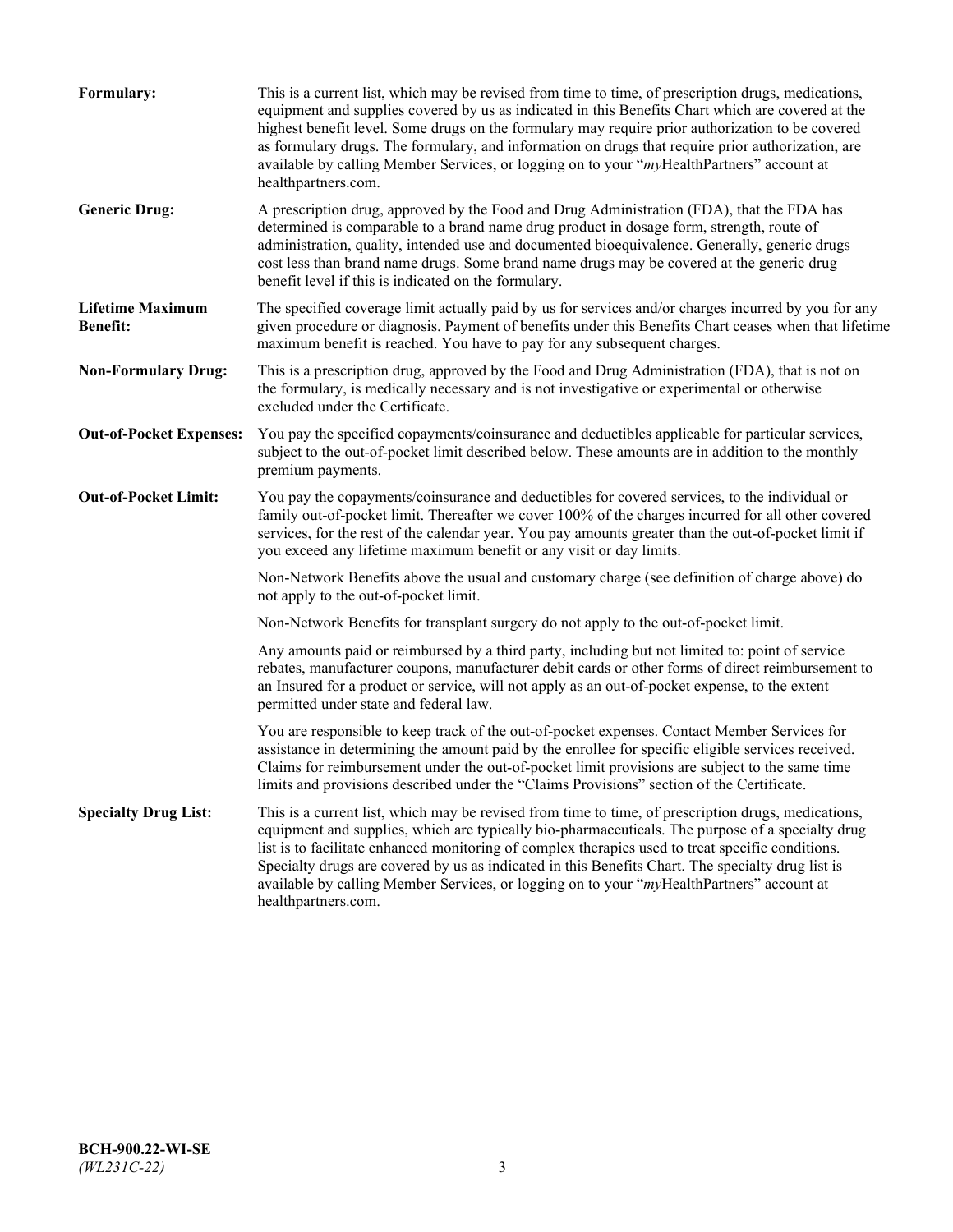### **DEDUCTIBLES AND OUT-OF-POCKET LIMITS**

#### **Individual calendar year deductible**

| <b>Network Benefits</b> | <b>Non-Network Benefits</b> |
|-------------------------|-----------------------------|
| \$5,000                 | \$10,000                    |

#### **Family calendar year deductible**

| <b>Network Benefits</b> | <b>Non-Network Benefits</b> |
|-------------------------|-----------------------------|
| \$10,000                | \$20,000                    |

Separate deductibles must be satisfied under the Network Benefits and Non-Network Benefits.

Your plan has an embedded deductible. This means once an Insured meets the individual deductible, the plan begins paying benefits for that person. If two or more members of the family meet the family deductible, the plan begins paying benefits for all members of the family, regardless of whether each Insured has met the individual deductible. However, an Insured may not contribute more than the individual deductible toward the family deductible.

Any amounts paid or reimbursed by a third party, including but not limited to: point of service rebates, manufacturer coupons, manufacturer debits cards or other forms of direct reimbursement to an Insured for a product or service, will not apply toward your deductible, to the extent permitted under state and federal law.

#### **Individual calendar year out-of-pocket limit**

| Network Benefits | <b>Non-Network Benefits</b> |
|------------------|-----------------------------|
| \$5,300          | \$30,000                    |

#### **Family calendar year out-of-pocket limit**

| <b>Network Benefits</b> | Non-Network Benefits |
|-------------------------|----------------------|
| \$10,600                | \$60,000             |

Separate Out-of-Pocket Limits must be satisfied under Network Benefits and Non-Network Benefits.

Non-Network Benefits above the usual and customary charge will not apply to the individual or family Out-of-Pocket Limit.

Non-Network Benefits for transplant surgery do not apply to the Out-of-Pocket Limit.

Any amounts paid or reimbursed by a third party, including but not limited to: point of service rebates, manufacturer coupons, manufacturer debit cards or other forms of direct reimbursement to an Insured for a product or service, will not apply as an out-of-pocket expense, to the extent permitted under state and federal law.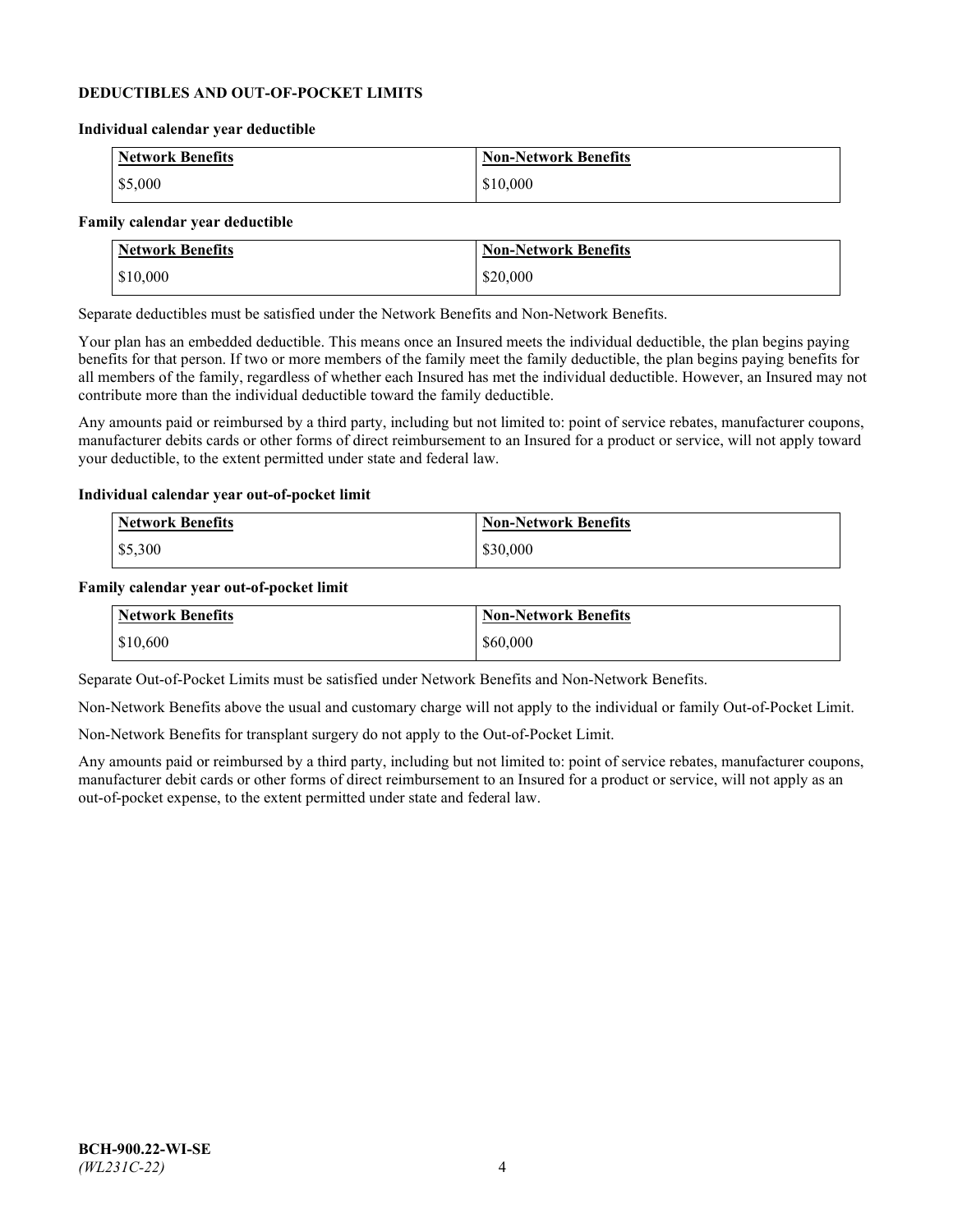# **AMBULANCE AND MEDICAL TRANSPORTATION**

## **Covered Services:**

We cover ambulance and medical transportation for medical emergencies.

We also cover medically necessary, non-emergency transportation if it meets our medical coverage criteria. Covered services and supplies are based on established medical policies, which are subject to periodic review and modification by the medical directors. These medical policies (medical coverage criteria) and applicable prior authorization requirements are available by calling Member Services, or logging on to your "*my*HealthPartners" account a[t healthpartners.com.](https://www.healthpartners.com/hp/index.html)

| <b>Network Benefits</b>       | <b>Non-Network Benefits</b> |
|-------------------------------|-----------------------------|
| 100% of the charges incurred. | See Network Benefits.       |

## **Not Covered:**

See "Services Not Covered" in the Certificate.

## **AUTISM SERVICES**

## **Covered Services:**

We cover prior authorized evidence-based intensive-level and nonintensive-level treatment of autism spectrum disorders (autism disorder, Asperger's syndrome or pervasive development disorder not otherwise specified).

Covered services are based on established medical policies, which are subject to periodic review and modification by the medical directors. These medical policies (medical coverage criteria) are available by calling Member Services, or logging on to your "*my*HealthPartners" account at [healthpartners.com.](https://www.healthpartners.com/hp/index.html)

Your network provider will coordinate the prior authorization process for any autism treatment services. You may call Member Services at 952-883-5000 or toll-free at 855-813-3888 if you have any questions or concerns regarding the authorization process.

Please call Member Services at 952-883-5000 or toll-free at 855-813-3888 to request authorization for autism treatment services from a non-network provider.

**Intensive-level services** for children diagnosed with autism spectrum disorders. Intensive-level services must begin on or after 2 years of age and end before 9 years of age. Intensive-level services, on average, are services provided for more than 20 hours of treatment per week. (The average number of hours a week is calculated over a six-month period.)

| Network Benefits                         | <b>Non-Network Benefits</b>              |
|------------------------------------------|------------------------------------------|
| 100% of the charges incurred.            | 50% of the charges incurred.             |
| Limited to 240 visits per calendar year. | Limited to 240 visits per calendar year. |

The maximum number of visits is combined for Network Benefits and Non-Network Benefits. Visit limits are based on the minimum coverage amounts available at the time of publication. Additional visits may be available if required due to revised minimum coverage amounts being issued by the Office of the Commissioner of Insurance. See our medical coverage criteria for current visit limits.

## **Intensive-level services lifetime maximum benefit**

| Network Benefits                                                     | <b>Non-Network Benefits</b>                                          |
|----------------------------------------------------------------------|----------------------------------------------------------------------|
| 4 years of cumulative services under this plan or any<br>other plan. | 4 years of cumulative services under this plan or any<br>other plan. |

The Lifetime Maximum Benefit is combined for Network Benefits and Non-Network Benefits.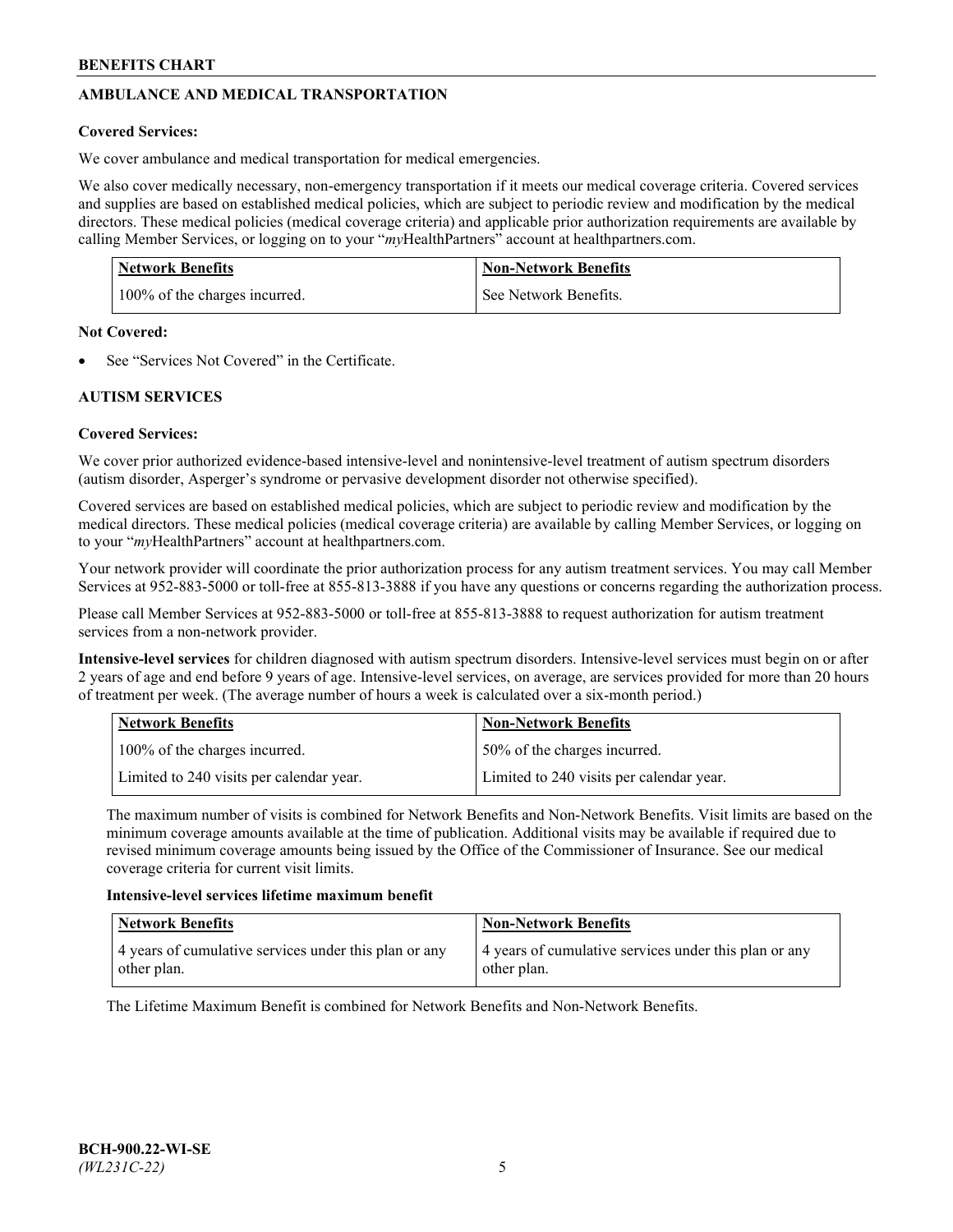**Nonintensive-level services** for Insureds diagnosed with autism spectrum disorders

| Network Benefits                         | <b>Non-Network Benefits</b>              |
|------------------------------------------|------------------------------------------|
| 100% of the charges incurred.            | 50% of the charges incurred.             |
| Limited to 120 visits per calendar year. | Limited to 120 visits per calendar year. |

The maximum number of visits is combined for Network Benefits and Non-Network Benefits. Visit limits are based on the minimum coverage amounts available at the time of publication. Additional visits may be available if required due to revised minimum coverage amounts being issued by the Office of the Commissioner of Insurance. See our medical coverage criteria for current visit limits.

## **Not Covered:**

See "Services Not Covered" in the Certificate.

## **BEHAVIORAL HEALTH SERVICES**

## **Covered Services:**

Covered services are based on established medical policies, which are subject to periodic review and modification by the medical directors. These medical policies (medical coverage criteria) are available by calling Member Services, or logging on to your "*my*HealthPartners" account at [healthpartners.com.](https://www.healthpartners.com/hp/index.html)

**Transitional treatment services:** These are services for the treatment of nervous or mental disorders and substance use disorders which are provided to an Insured in a less restrictive manner than are inpatient hospital services but in a more intensive manner than are outpatient services. Transitional treatment services are services offered by a provider, and certified by the Wisconsin Department of Health Services for each of the following (except the last bulleted item):

- Mental health services for covered adults in a day treatment program.
- Mental health services for covered children in a day hospital treatment program.
- Services for persons with chronic mental illness provided through a community support program.
- Residential treatment programs for covered persons with substance use disorder.
- Substance use disorder services in a day treatment program.
- Services for persons who are experiencing a mental health crisis or who are in a situation likely to turn into a mental health crisis if support is not provided.
- Intensive outpatient programs for the treatment of psychoactive substance use disorders provided in accordance with the patient placement criteria of the American Society of Addiction Medicine.

## **Mental health services**

We cover services for mental health diagnoses as described in the Diagnostic and Statistical Manual of Mental Disorders – Fifth Edition (DSM 5) (most recent edition).

We provide coverage for mental health treatment ordered by a Wisconsin court under a valid court order that is issued on the basis of a behavioral care evaluation performed by a licensed psychiatrist or doctoral level licensed psychologist, which includes a diagnosis and an individual treatment plan for care in the most appropriate, least restrictive environment. We must be given a copy of the court order and the behavioral care evaluation, and the service must be a covered benefit under this plan, and the service must be provided by a network provider, or other provider as required by law.

**Outpatient services:** We cover medically necessary outpatient professional mental health services for evaluation, crisis intervention, and treatment of mental health disorders.

A comprehensive diagnostic assessment will be used as the basis for a determination by a mental health professional, concerning the appropriate treatment and the extent of services required.

Outpatient services we cover for a diagnosed mental health condition include the following:

- Individual, group, family and multi-family therapy.
- Medication management provided by a physician, certified nurse practitioner, or physician's assistant.
- Psychological testing services for the purposes of determining the differential diagnoses and treatment planning for patients currently receiving behavioral health services.
- Partial hospitalization services in a licensed hospital or community mental health center.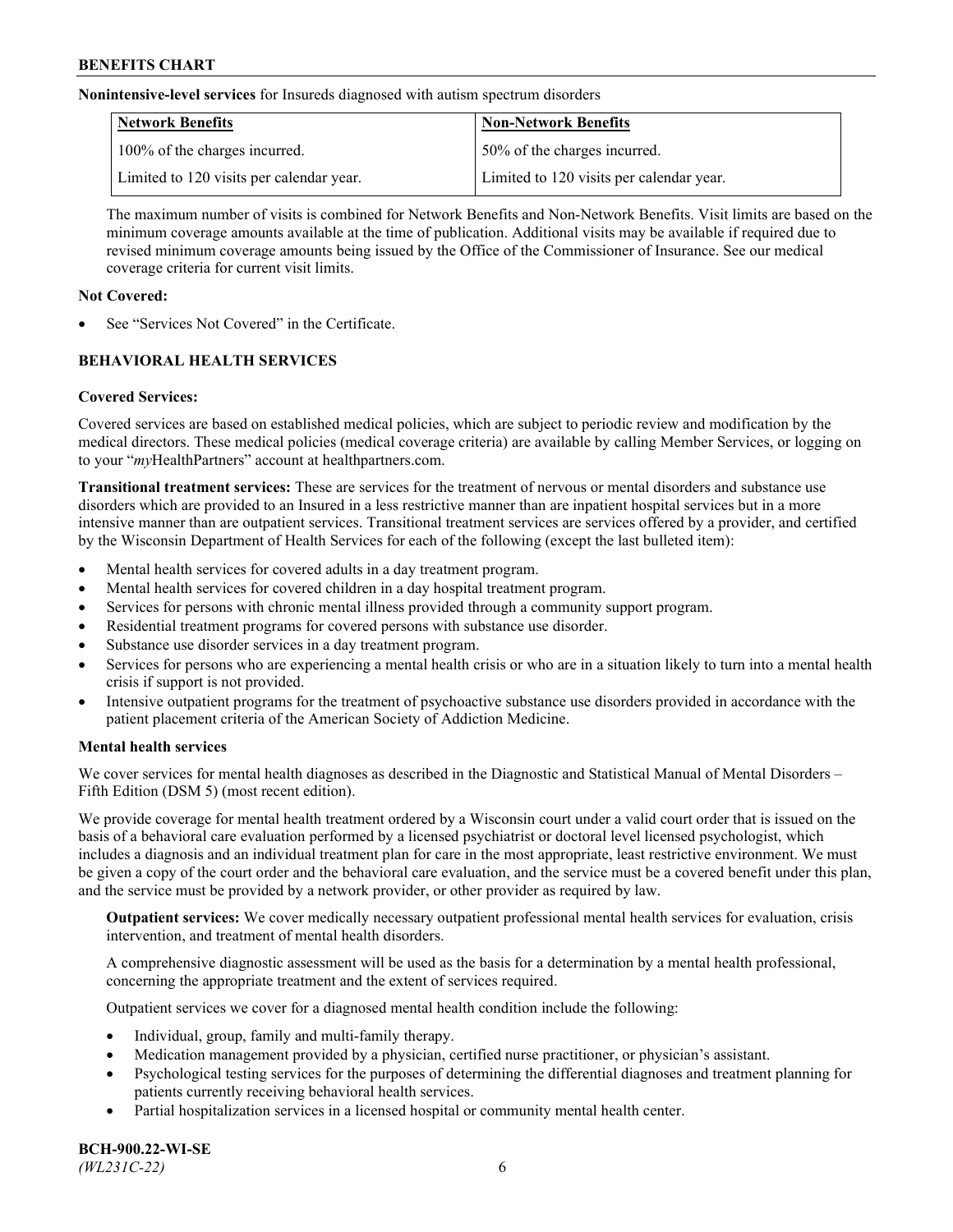- Psychotherapy and nursing services provided in the home if authorized by us.
- Treatment for gender dysphoria.

| <b>Network Benefits</b>       | <b>Non-Network Benefits</b>  |
|-------------------------------|------------------------------|
| 100% of the charges incurred. | 50% of the charges incurred. |

### **Group therapy**

| Network Benefits              | Non-Network Benefits          |
|-------------------------------|-------------------------------|
| 100% of the charges incurred. | 150% of the charges incurred. |

### **Inpatient services, including mental health residential treatment services:** We cover the following:

- Medically necessary inpatient services in a hospital and professional services for treatment of mental health disorders. Medical stabilization is covered under inpatient hospital services in the "Hospital and Skilled Nursing Facility Services" section.
- Medically necessary mental health residential treatment services. This care must be authorized by us and provided by a hospital or residential behavioral health treatment facility licensed by the local state or Department of Health and Human Services. Services not covered under this benefit include halfway houses, group homes, extended care facilities, shelter services, correctional services, detention services, transitional services, group residential services, foster care services and wilderness programs.

| <b>Network Benefits</b>       | Non-Network Benefits         |
|-------------------------------|------------------------------|
| 100% of the charges incurred. | 50% of the charges incurred. |

**Transitional treatment services:** We cover transitional treatment services described above for treatment of mental and nervous disorders.

| <b>Network Benefits</b>       | <b>Non-Network Benefits</b>  |
|-------------------------------|------------------------------|
| 100% of the charges incurred. | 50% of the charges incurred. |

#### **Substance use disorder treatment services**

We cover medically necessary services for assessments by a licensed alcohol and drug counselor and treatment of substance use disorders as defined in the latest edition of the DSM 5.

**Outpatient services:** We cover medically necessary outpatient professional services for diagnosis and treatment of substance use disorders. Substance use disorder treatment services must be provided by a program licensed by the local Department of Health Services.Outpatient services we cover for a diagnosed substance use disorder include the following:

- Individual, group, family, and multi-family therapy provided in an office setting.
- Opiate replacement therapy including methadone and buprenorphine treatment.

| Network Benefits              | Non-Network Benefits         |
|-------------------------------|------------------------------|
| 100% of the charges incurred. | 50% of the charges incurred. |

**Inpatient services:** We cover the following:

- Medically necessary inpatient services in a hospital or a licensed residential primary treatment center.
- Services provided in a hospital that is licensed by the local state and accredited by Medicare.
- Detoxification services in a hospital or community detoxification facility if it is licensed by the local Department of Health Services.

| Network Benefits              | <b>Non-Network Benefits</b>  |
|-------------------------------|------------------------------|
| 100% of the charges incurred. | 50% of the charges incurred. |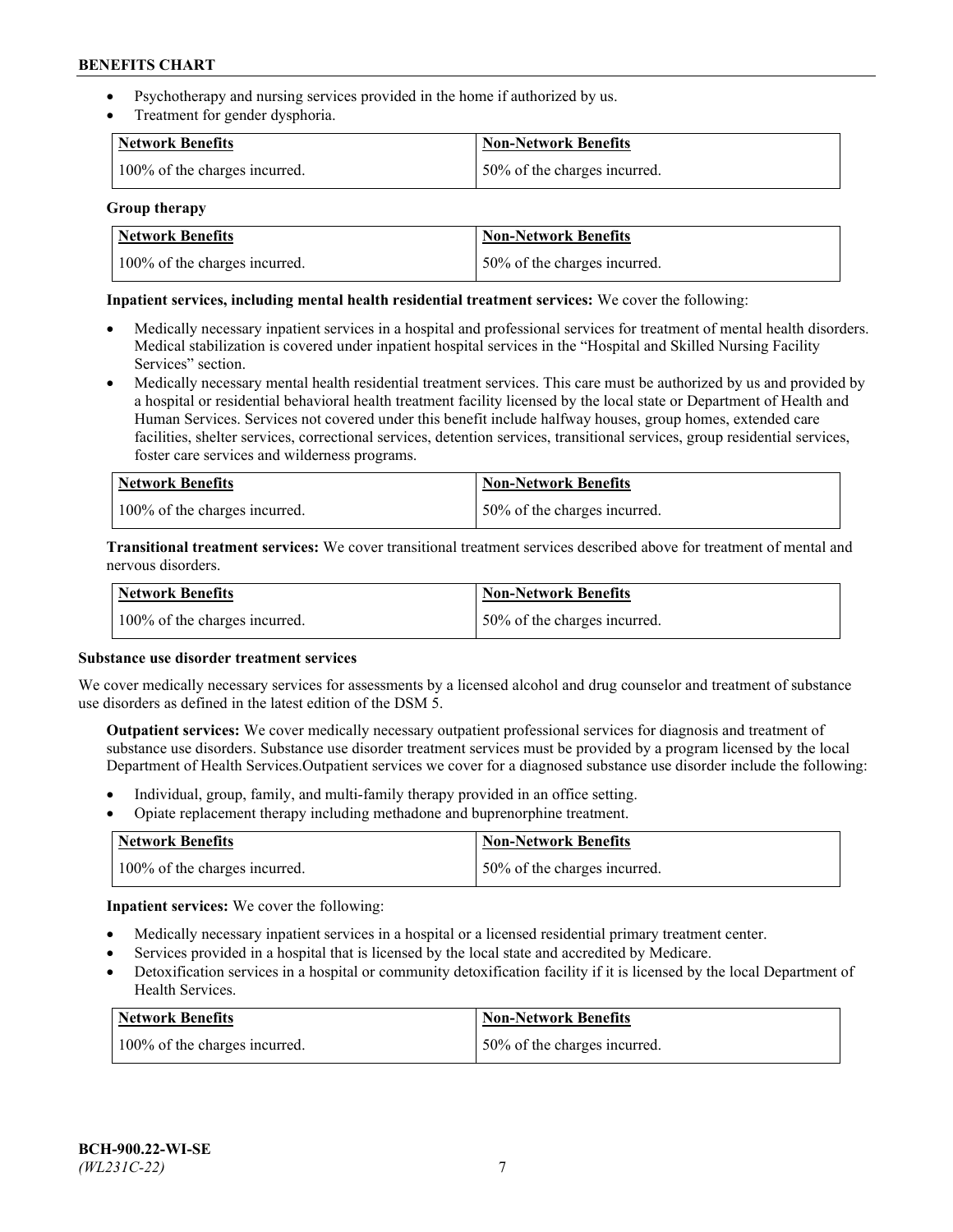**Transitional treatment services:** We cover transitional treatment services described above for treatment of substance use disorders.

| Network Benefits              | <b>Non-Network Benefits</b>   |
|-------------------------------|-------------------------------|
| 100% of the charges incurred. | 150% of the charges incurred. |

**Out-of-area services for Wisconsin students:** If a dependent child is a student in a school located in Wisconsin, but outside of our service area, we cover mental health and substance use disorder services as required under Wisconsin Statute 609.655.

- The student may have a clinical assessment from a local, non-network mental health or substance use disorder treatment provider at the network benefit level when prior authorized by us.
- If outpatient services are recommended in the clinical assessment, five outpatient visits from a non-network provider will be covered at the network benefit level.
- Our Medical Director will determine the need for continuing treatment by the non-network provider; additional visits may be approved.
- Coverage for the outpatient services will not be provided if the recommended treatment would keep the student from attending school on a regular basis or if the student is no longer attending the school full-time.

This benefit is subject to the limitations shown in this "Behavioral Health Services" section.

| <b>Network Benefits</b>       | <b>Non-Network Benefits</b> |
|-------------------------------|-----------------------------|
| 100% of the charges incurred. | Not applicable.             |

A dependent child enrolled in a school outside of the state of Wisconsin is not eligible for this benefit.

### **Not Covered:**

See "Services Not Covered" in the Certificate.

## **CHIROPRACTIC SERVICES**

## **Covered Services:**

We cover chiropractic services for rehabilitative care. Chiropractic services are adjustments to any abnormal articulations of the human body, especially those of the spinal column, for the purpose of giving freedom of action to impinged nerves that may cause pain or deranged function.

Massage therapy which is performed in conjunction with other treatment/modalities by a chiropractor, is part of a prescribed treatment plan and is not billed separately is covered.

| <b>Network Benefits</b>       | <b>Non-Network Benefits</b>  |
|-------------------------------|------------------------------|
| 100% of the charges incurred. | 50% of the charges incurred. |

#### **Not Covered:**

- Massage therapy for the purpose of comfort or convenience of the Insured.
- See "Services Not Covered" in the Certificate.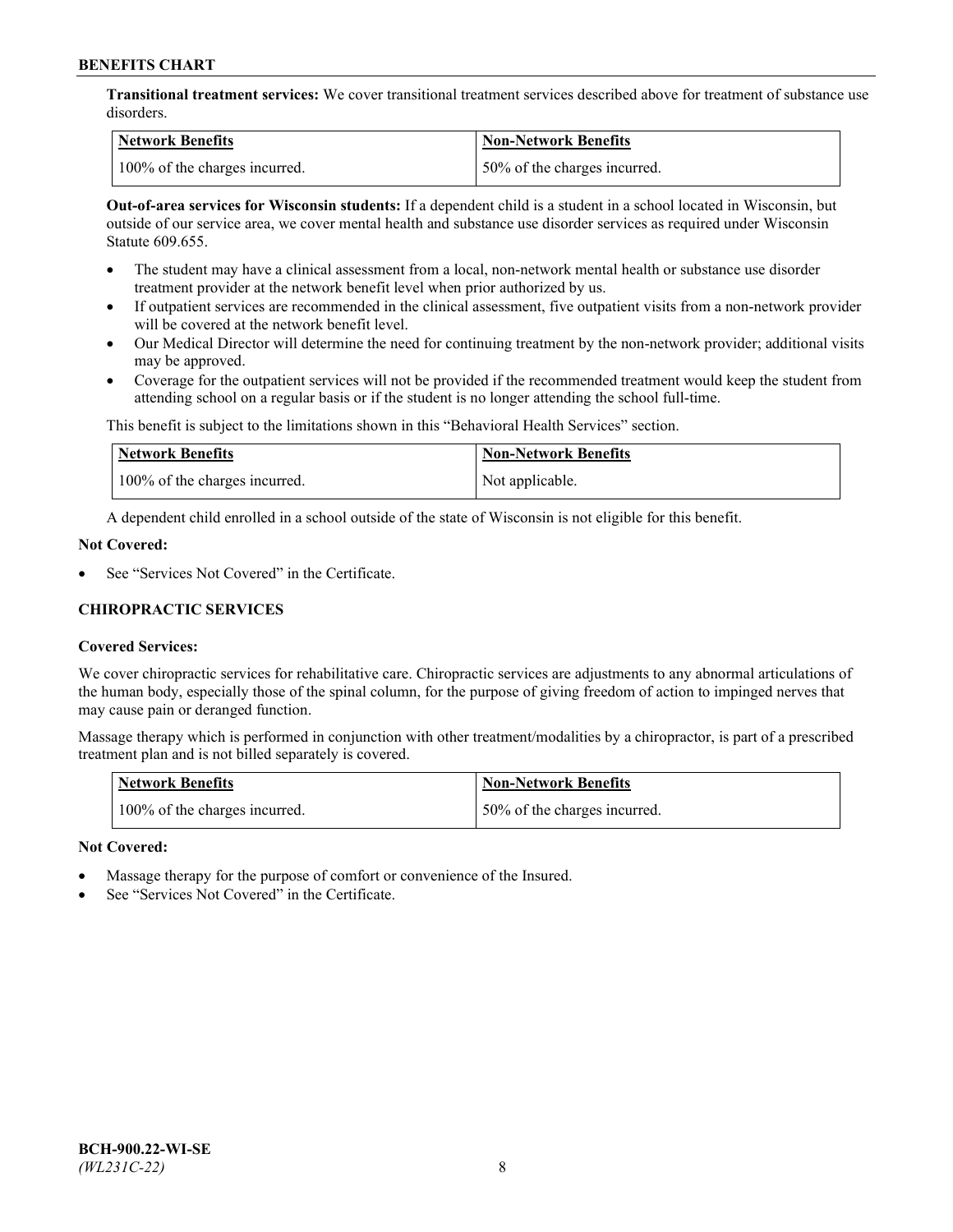# **CLINICAL TRIALS**

## **Covered Services:**

We cover certain routine services if you participate in a Phase I, Phase II, Phase III or Phase IV approved clinical trial that is conducted in relation to the prevention, detection, or treatment of cancer or other life-threatening disease or condition as defined in the Affordable Care Act. Approved clinical trials include (1) federally funded trials when the study or investigation is approved or funded by any of the federal agencies defined in the Public Health Services Act, section 2709 (d) (1) (A); (2) the study or investigation is conducted under an investigational new drug application reviewed by the Food and Drug Administration; and (3) the study or investigation is a drug trial that is exempt from having such an investigational new drug application. We cover routine patient costs for services that would be eligible under the Certificate and this Benefits Chart if the service were provided outside of a clinical trial.

| <b>Network Benefits</b>                                 | <b>Non-Network Benefits</b>                           |
|---------------------------------------------------------|-------------------------------------------------------|
| Coverage level is same as corresponding Network         | Coverage level is same as corresponding               |
| Benefits, depending on type of service provided such as | Non-Network Benefits, depending on type of service    |
| Office Visits for Illness or Injury, Inpatient or       | provided such as Office Visits for Illness or Injury, |
| Outpatient Hospital Services.                           | Inpatient or Outpatient Hospital Services.            |

### **Not Covered:**

- The investigative or experimental item, device or service itself.
- Items or services that are provided solely to satisfy data collection and analysis needs and that are not used in the direct clinical management of the patient.
- A service that is clearly inconsistent with widely accepted and established standards of care for a particular diagnosis.
- See "Services Not Covered" in the Certificate.

## **DENTAL SERVICES**

## **Covered Services:**

We cover services as described below.

**Accidental dental services:** We cover dentally necessary services to treat and restore damage done to sound, natural, unrestored teeth as a result of an accidental injury. Coverage is for damage caused by external trauma to face and mouth only, not for cracked or broken teeth, which result from biting or chewing. We cover restorations, root canals, crowns and replacement of teeth lost that are directly related to the accident in which the Insured was involved. We cover initial exam, x-rays and palliative treatment including extractions, and other oral surgical procedures directly related to the accident. Subsequent treatment must be initiated within the specified time-frame and must be directly related to the accident. We do not cover restoration and replacement of teeth that are not "sound and natural" at the time of the accident.

Full mouth rehabilitations to correct occlusion (bite) and malocclusion (misaligned teeth not due to the accident) are not covered.

When an implant-supported dental prosthetic treatment is pursued, the accidental dental benefit will be applied to the prosthetic procedure. Benefits are limited to the amount that would be paid toward the placement of a removable dental prosthetic appliance that could be used in the absence of implant treatment. Care must be provided or pre-authorized by a HealthPartners dentist.

| <b>Network Benefits</b>       | <b>Non-Network Benefits</b>  |
|-------------------------------|------------------------------|
| 100% of the charges incurred. | 50% of the charges incurred. |

For all accidental dental services, treatment and/or restoration must be initiated within six months of the date of the injury. Coverage is limited to the initial course of treatment and/or initial restoration. Services must be provided within 24 months of the date of injury to be covered.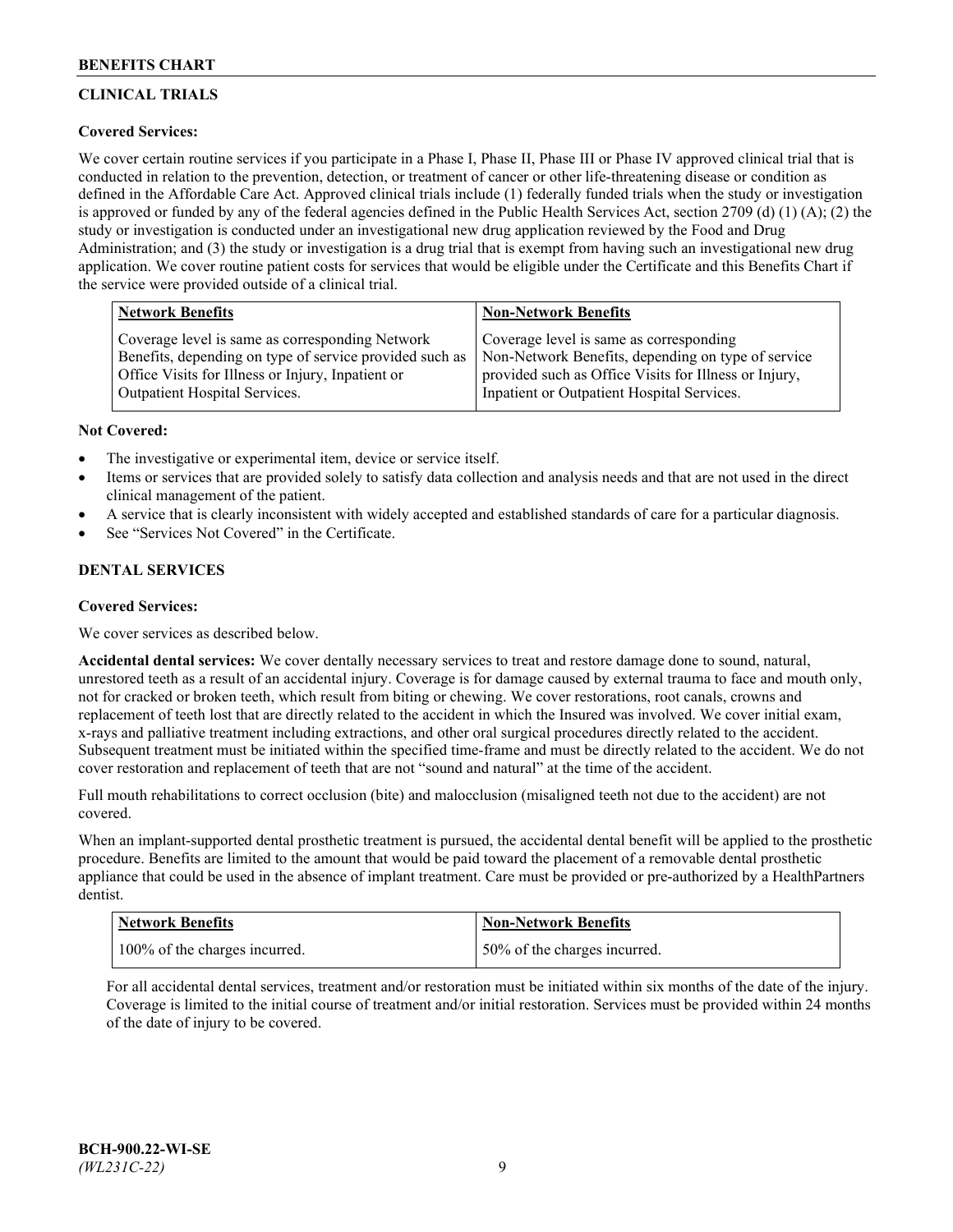## **Medical referral dental services**

**Medically necessary outpatient dental services:** We cover medically necessary outpatient dental services. Coverage is limited to dental services required for treatment of an underlying medical condition, e.g., removal of teeth to complete radiation treatment for cancer of the jaw, cysts and lesions.

| <b>Network Benefits</b>       | <b>Non-Network Benefits</b>   |
|-------------------------------|-------------------------------|
| 100% of the charges incurred. | 150% of the charges incurred. |

**Medically necessary hospitalization and anesthesia for dental care:** We cover medically necessary hospitalization for dental care. This is limited to charges incurred by an Insured who: (1) is a child under age 5; (2) is severely disabled; (3) has a medical condition, and requires hospitalization or general anesthesia for dental care treatment; or (4) is a child between ages 5 and 12 and care in dental offices has been attempted unsuccessfully and usual methods of behavior modification have not been successful, or when extensive amounts of restorative care, exceeding four appointments, are required. Coverage is limited to facility and anesthesia charges. Oral surgeon/dentist professional fees are not covered. The following are examples, though not all-inclusive, of medical conditions which may require hospitalization for dental services: severe asthma, severe airway obstruction or hemophilia. Hospitalization required due to the behavior of the Insured or due to the extent of the dental procedure is not covered.

| Network Benefits              | <b>Non-Network Benefits</b>  |
|-------------------------------|------------------------------|
| 100% of the charges incurred. | 50% of the charges incurred. |

**Medical complications of dental care:** We cover medical complications of dental care. Treatment must be medically necessary care and related to medical complications of non-covered dental care, including complications of the head, neck, or substructures.

| Network Benefits              | Non-Network Benefits         |
|-------------------------------|------------------------------|
| 100% of the charges incurred. | 50% of the charges incurred. |

**Oral surgery:** We cover oral surgery. Coverage is limited to treatment of medical conditions requiring oral surgery, such as treatment of oral neoplasm, non-dental cysts, fracture of the jaws, trauma of the mouth and jaws, and any other oral surgery procedures provided as medically necessary dental services.

| <b>Network Benefits</b>       | <b>Non-Network Benefits</b>   |
|-------------------------------|-------------------------------|
| 100% of the charges incurred. | 150% of the charges incurred. |

**Treatment of cleft lip and cleft palate:** We cover treatment of cleft lip and cleft palate of a dependent child, including orthodontic treatment and oral surgery directly related to the cleft. Dental services which are not required for the treatment of cleft lip or cleft palate are not covered. If a dependent child covered under the Certificate and Benefits Chart is also covered under a dental plan which includes orthodontic services, that dental plan shall be considered primary for the necessary orthodontic services. Oral appliances are subject to the same copayment, conditions and limitations as durable medical equipment.

| <b>Network Benefits</b>                               | <b>Non-Network Benefits</b>                            |
|-------------------------------------------------------|--------------------------------------------------------|
| Coverage level is same as corresponding Network       | Coverage level is same as corresponding                |
| Benefits, depending on type of service provided, such | Non-Network Benefits, depending on type of service     |
| as Office Visits for Illness or Injury, Inpatient or  | provided, such as Office Visits for Illness or Injury, |
| Outpatient Hospital Services.                         | Inpatient or Outpatient Hospital Services.             |

**Treatment of temporomandibular disorder (TMD) and craniomandibular disorder (CMD):** We cover diagnostic procedures, surgical treatment and non-surgical treatment (including intraoral splint therapy devices) for temporomandibular disorder (TMD) and craniomandibular disorder (CMD), which is medically necessary care. Dental services which are not required to directly treat TMD or CMD are not covered.

| <b>Network Benefits</b>       | <b>Non-Network Benefits</b>   |
|-------------------------------|-------------------------------|
| 100% of the charges incurred. | 150% of the charges incurred. |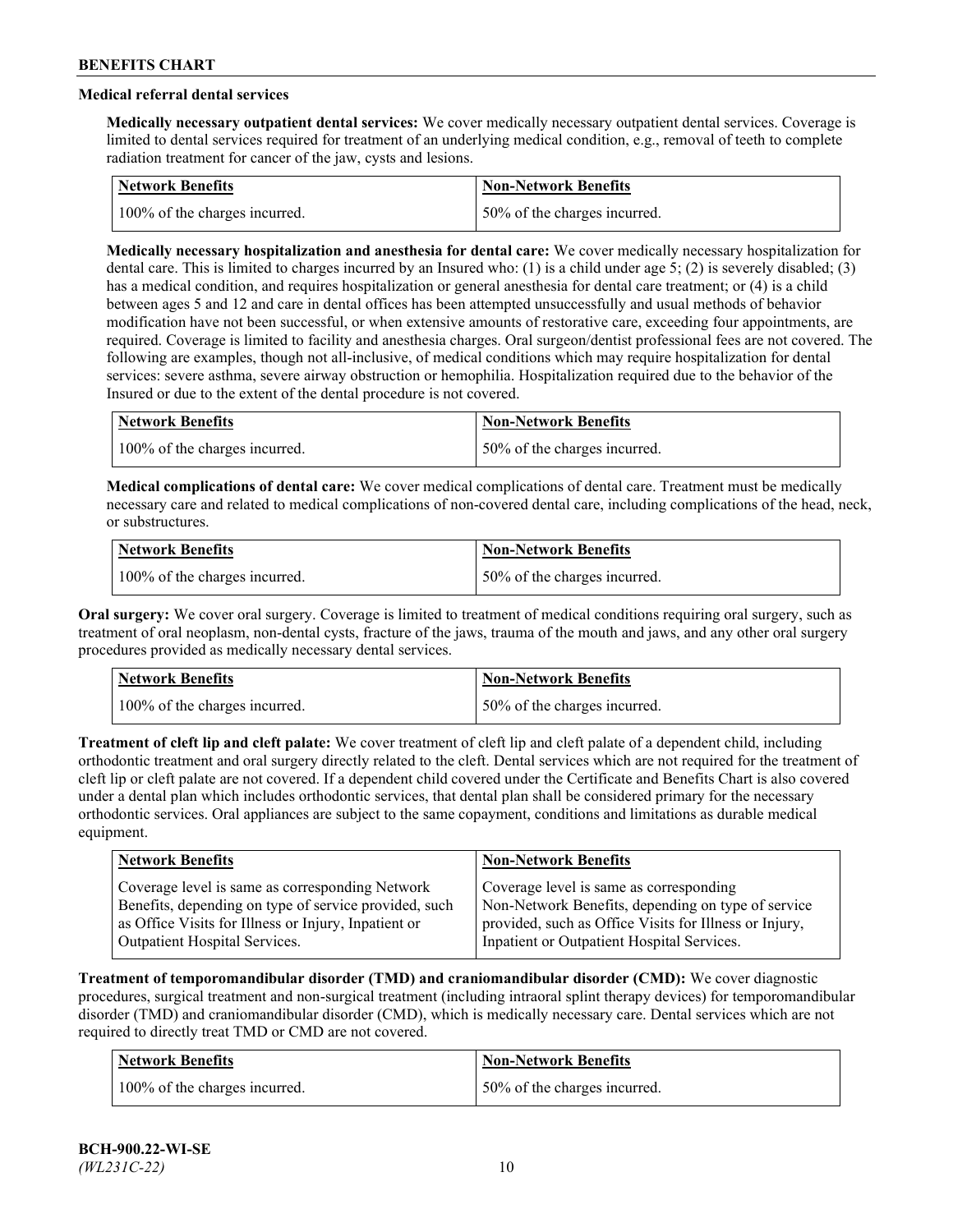## **Not Covered:**

- Dental treatment, procedures or services not listed in this Benefits Chart.
- Accident-related dental services if treatment is: (1) provided to teeth which are not sound and natural; (2) to teeth which have been restored; (3) initiated beyond six months from the date of the injury; (4) received beyond the initial treatment or restoration; or (5) received beyond 24 months from the date of injury.
- Oral surgery to remove wisdom teeth.
- Orthognathic treatment or procedures and all related services.
- See "Services Not Covered" in the Certificate.

### **DIABETES AND HYPERTENSION DISEASE MANAGEMENT PROGRAM**

### **Covered Services:**

If you meet criteria for coverage, you may qualify for the Diabetes and/or Hypertension Disease Management Program.

The program covers group health coaching which focuses on weight loss, exercise, behavior modification and health education through Omada Health.

| Network Benefits                                            | Non-Network Benefits |
|-------------------------------------------------------------|----------------------|
| 100% of the charges incurred.<br>Deductible does not apply. | Not applicable.      |

#### **Not Covered:**

See "Services Not Covered" in the Certificate.

## **DIABETIC EQUIPMENT AND SUPPLIES**

### **Covered Services:**

We cover physician prescribed medically appropriate and necessary drugs and supplies used in the management and treatment of diabetes for Insureds with gestational, Type I or Type II diabetes including durable diabetic equipment and disposable supplies, as described below.

Certain items are only covered if your condition meets our coverage criteria and obtained through an authorized vendor. For more information on what we cover and any prior authorization requirements, call Member Services or log on to your "*my*HealthPartners" account at [healthpartners.com.](http://www.healthpartners.com/)

Insulin and medications for diabetes are covered as outpatient drugs under the "Prescription Drug Services" section.

**Pumps and pump supplies.** These include diabetic insulin pumps, diabetic infusion pumps and infusion pump supplies such as infusion sets, tubing, connectors and syringe reservoirs.

| <b>Network Benefits</b>                                                                 | <b>Non-Network Benefits</b>  |
|-----------------------------------------------------------------------------------------|------------------------------|
| Pumps received at a pharmacy:<br>100% of the charges incurred.                          | 50% of the charges incurred. |
| Pumps received from a non-pharmacy<br>approved vendor:<br>100% of the charges incurred. |                              |

## **All other durable equipment and diabetic supplies**

Durable Diabetic Equipment and Supplies. These include continuous glucose monitoring system (CGMS), transmitter, sensors and receivers, diabetic blood glucose monitors and control/calibrating solutions (for checking accuracy or testing equipment and test strips).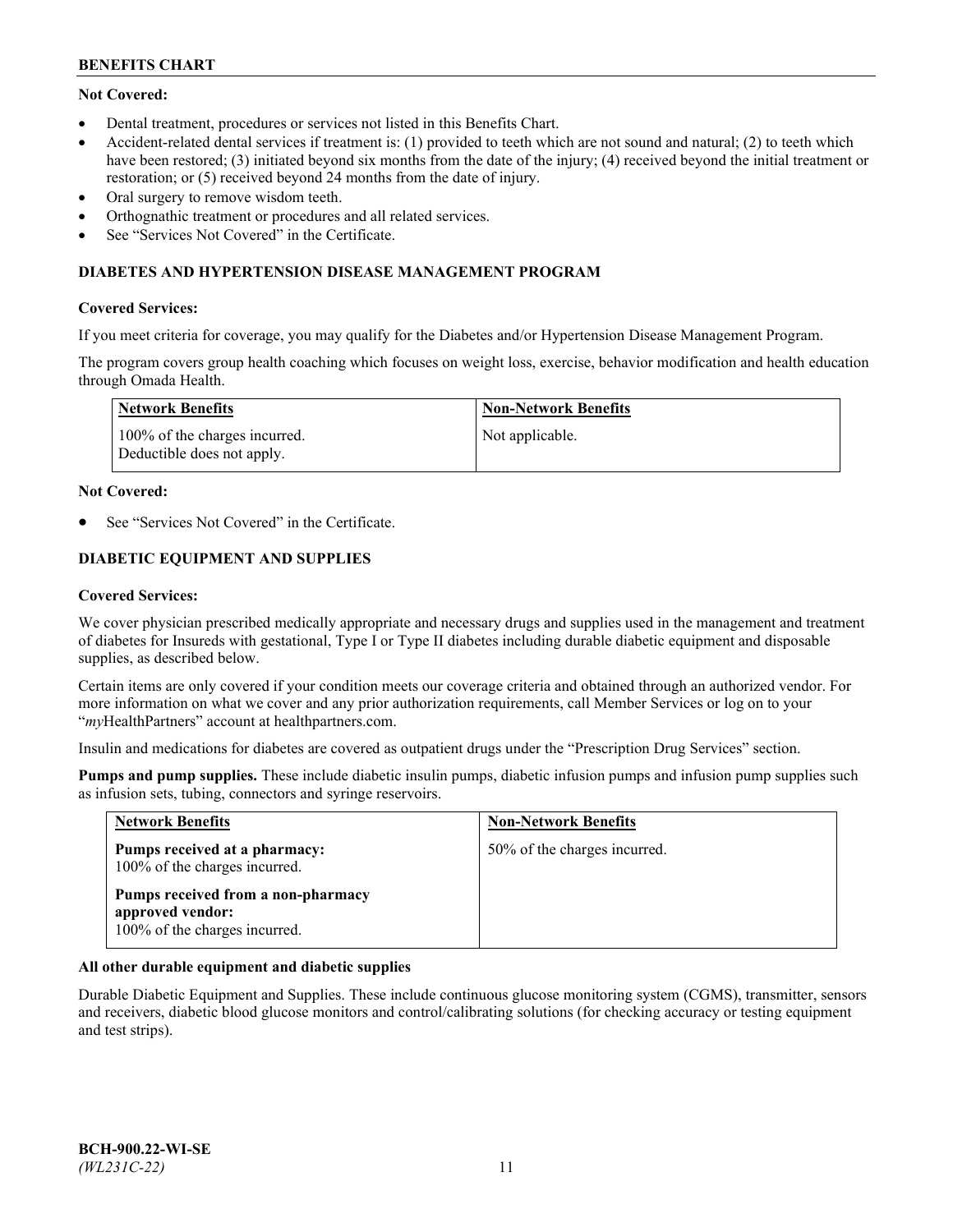Disposable Diabetic Supplies. These are one-time use supplies, including syringes, lancets, lancet devices, blood and urine ketone test strips, and needles.

Certain diabetic supplies and equipment must be purchased at a pharmacy.

| <b>Network Benefits</b>                                                                                               | <b>Non-Network Benefits</b>  |
|-----------------------------------------------------------------------------------------------------------------------|------------------------------|
| If received through a pharmacy:<br>100% of the charges incurred.                                                      | 50% of the charges incurred. |
| If received through a non-pharmacy provider:<br>100% of the charges incurred if purchased from an<br>approved vendor. |                              |

### **Limitations:**

- No more than a 93-day supply of diabetic supplies are covered and dispensed at a time.
- We require that certain diabetic supplies and equipment be purchased at a pharmacy.
- Diabetic supplies and equipment are limited to certain models and brands.
- Durable medical equipment and supplies must be obtained from or repaired by approved vendors.
- Covered services and supplies are based on established medical policies which are subject to periodic review and modification by the medical directors. Our coverage policy for diabetic supplies includes information on our required models and brands. These medical policies (medical coverage criteria) are available by calling Member Services, or logging on to your "myHealthPartners" account at [healthpartners.com.](http://www.healthpartners.com/)

### **Not Covered:**

- Replacement or repair of any covered items, if the items are (i) damaged or destroyed by misuse, abuse or carelessness, (ii) lost; or (iii) stolen.
- Duplicate or similar items.
- Labor and related charges for repair of any covered items which are more than the cost of replacement by an approved vendor.
- Batteries for monitors and equipment.
- Sales tax, mailing, delivery charges, service call charges.
- See "Services Not Covered" in the Certificate.

## **DIAGNOSTIC IMAGING SERVICES**

#### **Covered Services:**

We cover diagnostic imaging, when ordered by a provider and provided in a clinic or outpatient hospital facility.

For Network Benefits, non-emergent, scheduled outpatient Magnetic Resonance Imaging (MRI) and Computed Tomography (CT) must be provided at a designated facility. Your physician or facility will obtain or verify prior authorization for these services, as needed.

We cover services provided in a clinic or outpatient hospital facility. To see the benefit level for inpatient hospital or skilled nursing facility services, see benefits under "Inpatient Hospital and Skilled Nursing Facility Services".

#### **Outpatient magnetic resonance imaging (MRI) and computed tomography (CT)**

| <b>Network Benefits</b>       | <b>Non-Network Benefits</b>   |
|-------------------------------|-------------------------------|
| 100% of the charges incurred. | 150% of the charges incurred. |

## **All other outpatient diagnostic imaging services**

#### **Services for illness or injury**

| <b>Network Benefits</b>       | <b>Non-Network Benefits</b>  |
|-------------------------------|------------------------------|
| 100% of the charges incurred. | 50% of the charges incurred. |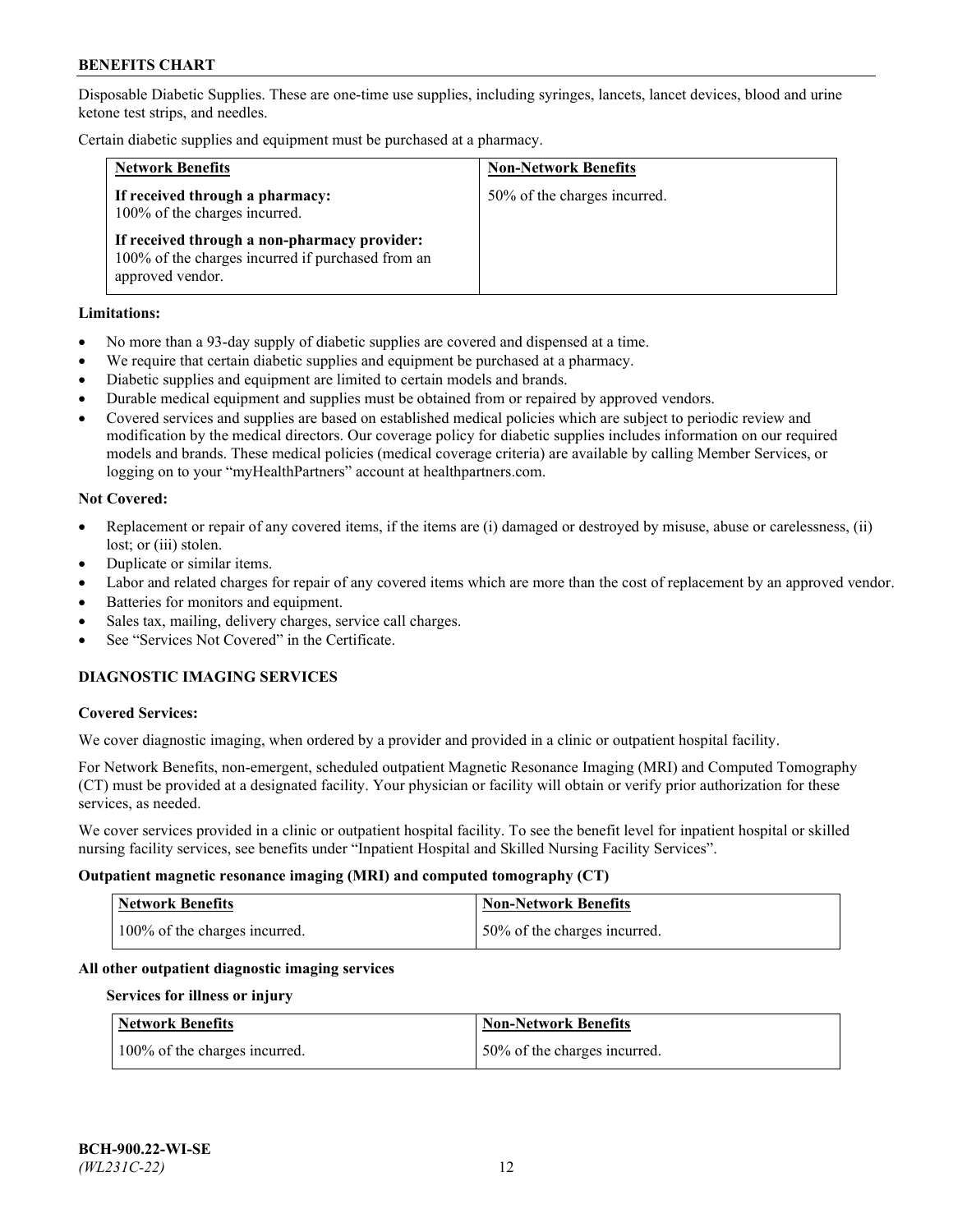### **Preventive services (MRI/CT procedures are not considered preventive)**

Diagnostic imaging services associated with preventive services are covered at the benefit level shown in the "Preventive Services" section of this Benefits Chart.

#### **Not Covered:**

See "Services Not Covered" in the Certificate.

## **DURABLE MEDICAL EQUIPMENT, PROSTHETICS, ORTHOTICS AND SUPPLIES**

#### **Covered Services:**

We cover equipment and services, as described below.

We cover durable medical equipment and services, prosthetics, orthotics and supplies, subject to the limitations below, including certain disposable supplies and enteral feedings.

We cover external hearing aids, cochlear implants, and related treatment prescribed by a physician or by a licensed audiologist for Insureds under 18 years of age who have hearing loss.

We also cover basic hearing aids for Insureds age 18 or older for the correction of a hearing impairment.

Osseointegrated or bone-anchored hearing aids are only covered for Insureds who have hearing loss that is not correctable by any other procedure.

Hearing aids are limited to one basic, standard hearing aid for each ear every three years.

A basic hearing aid is defined as a hearing device that consists of a microphone, amplifier, volume control, battery and receiver, which is up to date using the latest technology. It does not include upgrades above and beyond the functionality of a basic hearing aid, including, but not limited to, hearing improvements for group settings, background noise, Bluetooth/remote control functionality, or extended warranties. Charges for upgrades above the cost of a basic, standard hearing aid are not covered.

Diabetic equipment and supplies are covered under the "Diabetic Equipment and Supplies" section.

#### **Special dietary treatment for phenylketonuria (PKU) if it meets our medical coverage criteria**

| <b>Network Benefits</b>       | <b>Non-Network Benefits</b>  |
|-------------------------------|------------------------------|
| 100% of the charges incurred. | 50% of the charges incurred. |

#### **Oral amino acid based elemental formula if it meets our medical coverage criteria**

| <b>Network Benefits</b>       | Non-Network Benefits         |
|-------------------------------|------------------------------|
| 100% of the charges incurred. | 50% of the charges incurred. |

#### **All other durable medical equipment, prosthetics, orthotics and supplies**

| <b>Network Benefits</b>       | <b>Non-Network Benefits</b>  |
|-------------------------------|------------------------------|
| 100% of the charges incurred. | 50% of the charges incurred. |

#### **Limitations:**

Coverage of durable medical equipment is limited by the following:

- Payment will not exceed the cost of an alternate piece of equipment or service that is effective and medically necessary.
- For prosthetic benefits, other than oral appliances for cleft lip and cleft palate, payment will not exceed the cost of an alternate piece of equipment or service that is effective, medically necessary and enables Insureds to conduct standard activities of daily living.
- We reserve the right to determine if an item will be approved for rental vs. purchase.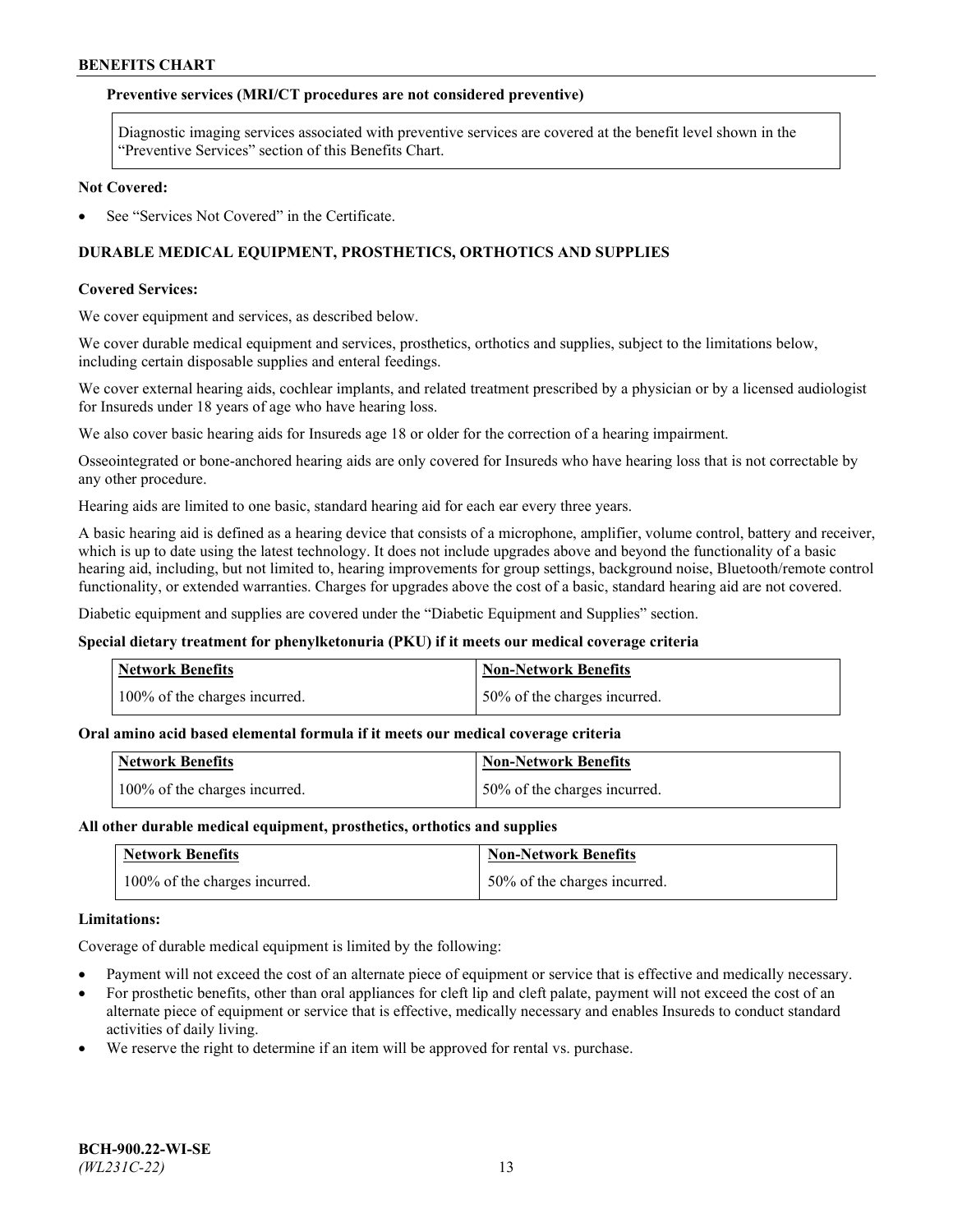- Durable medical equipment and supplies must be obtained from or repaired by approved vendors.
- Covered services and supplies are based on established medical policies which are subject to periodic review and modification by the medical or dental directors. Our medical policy for diabetic supplies includes information on our required models and brands. These medical policies (medical coverage criteria) are available by calling Member Services, or logging on to your "*my*HealthPartners" account a[t healthpartners.com.](http://www.healthpartners.com/)

## **Not Covered:**

Items which are not eligible for coverage include, but are not limited to:

- Replacement or repair of any covered items, if the items are (i) damaged or destroyed by misuse, abuse or carelessness, (ii) lost; or (iii) stolen.
- Duplicate or similar items.
- Labor and related charges for repair of any covered items which are more than the cost of replacement by an approved vendor.
- Sales tax, mailing, delivery charges, service call charges.
- Items which are primarily educational in nature or for hygiene, vocation, comfort, convenience or recreation.
- Communication aids or devices: equipment to create, replace or augment communication abilities including, but not limited to, speech processors, receivers, communication boards, or computer or electronic assisted communication.
- Implantable and osseointegrated or bone-anchored hearing aids and their fitting, except as specifically described in this Benefits Chart. This exclusion does not apply to cochlear implants.
- Eyeglasses, contact lenses and their fitting, measurement and adjustment, except as specifically described in this Benefits Chart.
- Hair prostheses (wigs).
- Household equipment which primarily has customary uses other than medical, such as, but not limited to, exercise cycles, air purifiers, central or unit air conditioners, water purifiers, non-allergenic pillows, mattresses or waterbeds.
- Household fixtures including, but not limited to, escalators or elevators, ramps, swimming pools and saunas.
- Modifications to the structure of the home including, but not limited to, wiring, plumbing or charges for installation of equipment.
- Vehicle, car or van modifications including, but not limited to, hand brakes, hydraulic lifts and car carrier.
- Rental equipment while owned equipment is being repaired by non-contracted vendors, beyond one month rental of medically necessary equipment.
- Other equipment and supplies, including but not limited to assistive devices, that we determine are not eligible for coverage.
- See "Services Not Covered" in the Certificate.

## **EMERGENCY AND URGENTLY NEEDED CARE SERVICES**

## **Covered Services:**

We cover services for emergency care and urgently needed care if the services are otherwise eligible for coverage under the Certificate.

**Urgently needed care.** These are services to treat an unforeseen illness or injury that:

- are required in order to prevent a serious deterioration in your health; and
- cannot be delayed until the next available clinic or office hours.

| <b>Network Benefits</b>       | Non-Network Benefits  |
|-------------------------------|-----------------------|
| 100% of the charges incurred. | See Network Benefits. |

**Emergency care.** These are services to treat:

- the sudden, unexpected onset of illness or injury which, if left untreated or unattended until the next available clinic or office hours, would result in hospitalization; or
- a condition requiring professional health services immediately necessary to preserve life or stabilize health.

Emergency care includes emergency services as defined in Division BB, Title I, Section 102 of the Consolidated Appropriations Act of 2021.

When reviewing claims for coverage of emergency services, our medical director will take into consideration a reasonable layperson's belief that the circumstances required immediate medical care that could not wait until the next working day or next available clinic appointment.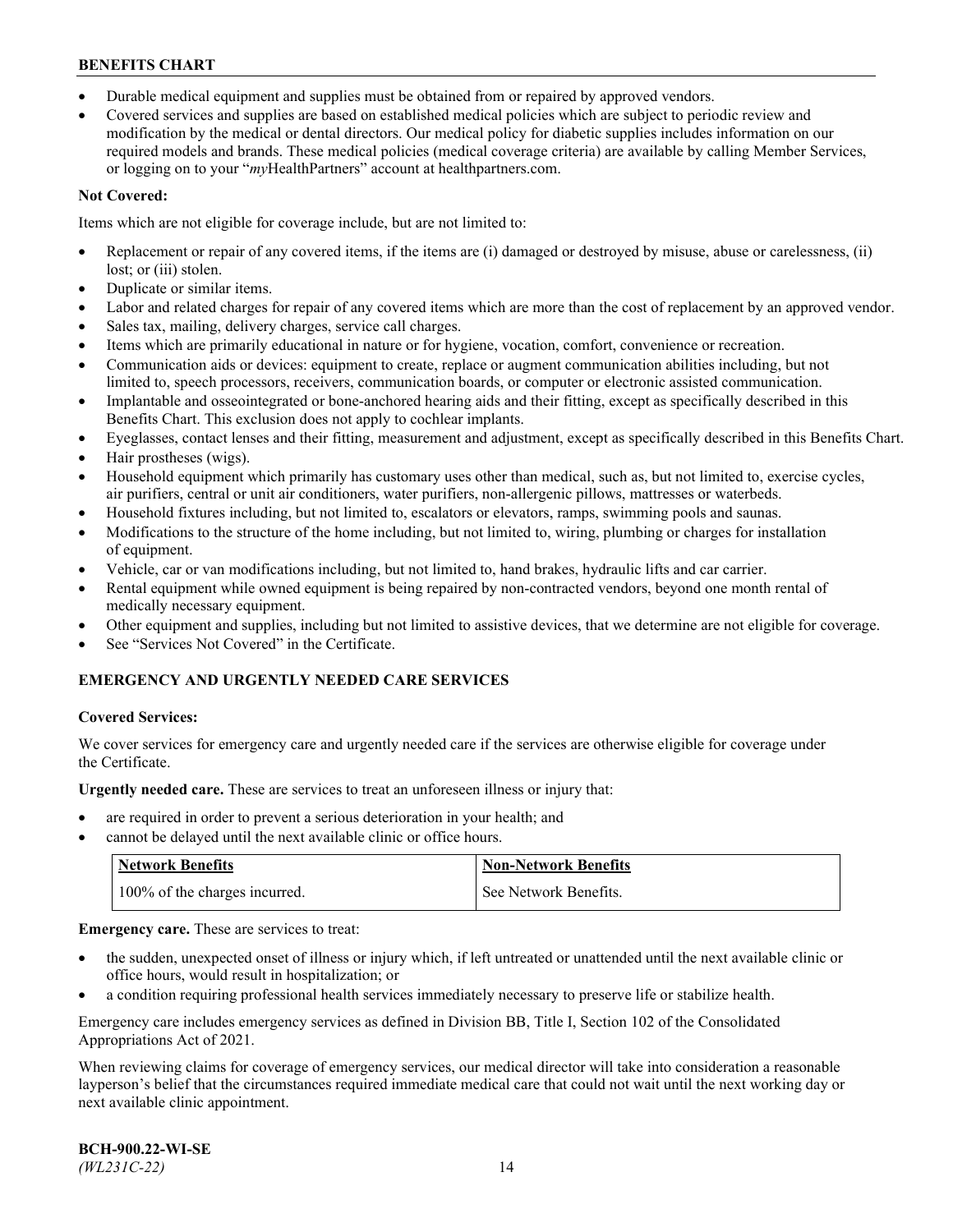### **Emergency care in a hospital emergency room, including professional services of a physician**

| <b>Network Benefits</b>       | <b>Non-Network Benefits</b> |
|-------------------------------|-----------------------------|
| 100% of the charges incurred. | See Network Benefits.       |

### **Inpatient emergency care in a hospital**

| <b>Network Benefits</b>       | <b>Non-Network Benefits</b> |
|-------------------------------|-----------------------------|
| 100% of the charges incurred. | See Network Benefits.       |

### **Not Covered:**

• See "Services Not Covered" in the Certificate.

## **GENE THERAPY**

## **Covered Services:**

We cover gene therapy treatment if it meets our medical coverage criteria.

| <b>Network Benefits</b>                                                                                                                                                                          | <b>Non-Network Benefits</b> |
|--------------------------------------------------------------------------------------------------------------------------------------------------------------------------------------------------|-----------------------------|
| Coverage level is same as corresponding Network<br>Benefits, depending on type of service provided such as<br>Office Visits for Illness or Injury, Inpatient or<br>Outpatient Hospital Services. | No coverage.                |

### **Limitations:**

- Gene therapy must be provided by a designated provider.
- Specific types of gene therapy are limited to therapies and conditions specified in our medical coverage criteria.

## **Not Covered:**

See "Services Not Covered" in the Certificate.

## **HEALTH EDUCATION**

## **Covered Services:**

We cover education for preventive services and education for the management of chronic health problems (such as diabetes).

| <b>Network Benefits</b>                                     | <b>Non-Network Benefits</b>  |
|-------------------------------------------------------------|------------------------------|
| 100% of the charges incurred.<br>Deductible does not apply. | 50% of the charges incurred. |

#### **Not Covered:**

See "Services Not Covered" in the Certificate.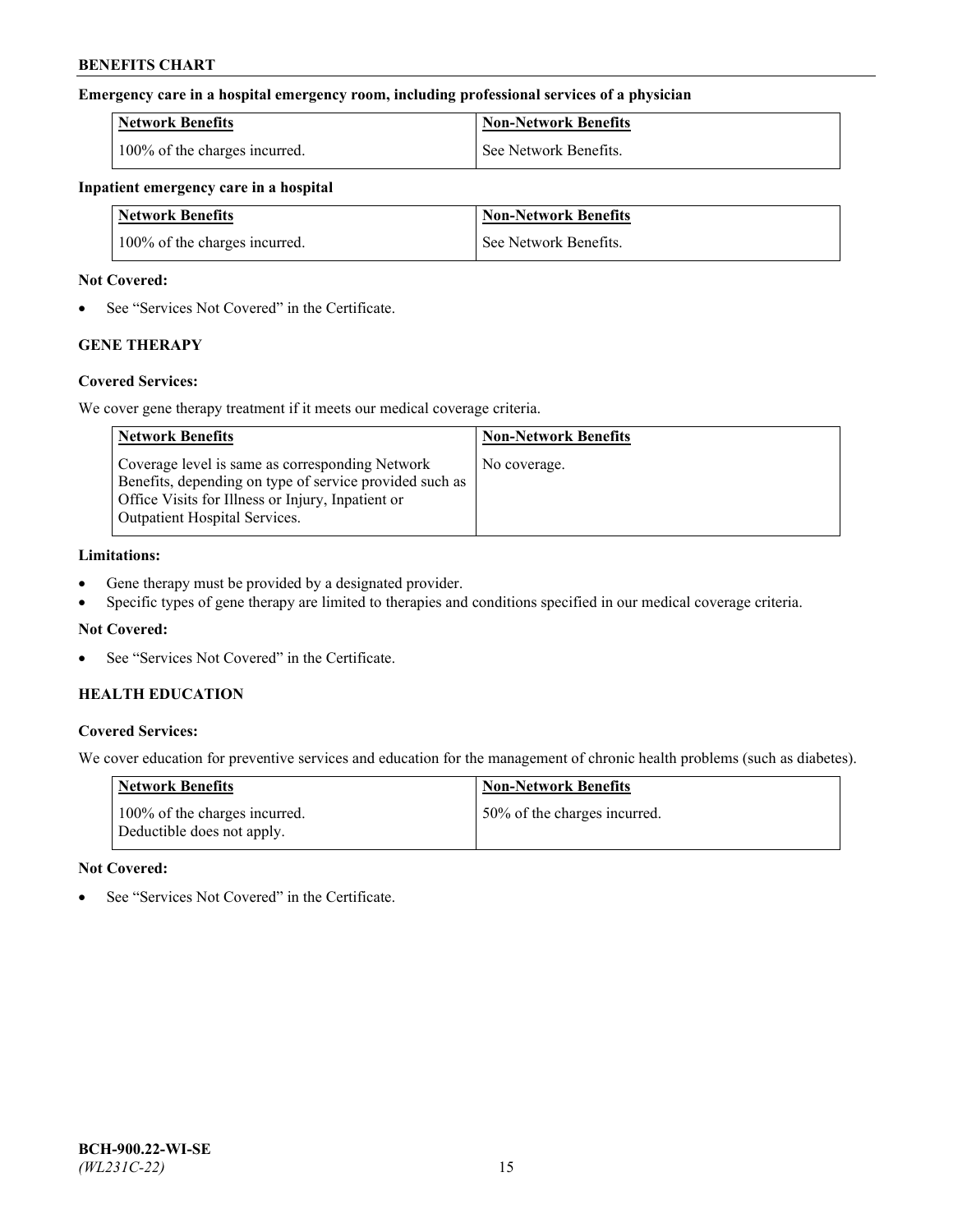## **HOME-BASED COMPREHENSIVE HEALTH RISK ASSESSMENT**

### **Covered Services:**

If you meet our criteria for coverage, you may qualify for our home-based comprehensive health risk assessment program. The program covers a health assessment with a designated nurse practitioner.

| Network Benefits                                            | <b>Non-Network Benefits</b> |
|-------------------------------------------------------------|-----------------------------|
| 100% of the charges incurred.<br>Deductible does not apply. | No coverage.                |

### **Not Covered:**

See "Services Not Covered" in the Certificate.

## **HOME HEALTH SERVICES**

### **Covered Services:**

We cover skilled nursing services, physical therapy, occupational therapy, speech therapy, respiratory therapy and other therapeutic services, non-routine prenatal and postnatal services, routine postnatal well child visits as described in our medical coverage criteria, phototherapy services for newborns, home health aide services and other eligible home health services when provided in your home, if you are homebound (i.e., unable to leave home without considerable effort due to a medical condition). Lack of transportation does not constitute homebound status. For phototherapy services for newborns and high risk prenatal services, supplies and equipment are included.

We cover total parenteral nutrition/intravenous ("TPN/IV") therapy, equipment, supplies and drugs in connection with IV therapy. IV line care kits are covered under Durable Medical Equipment.

We cover palliative care benefits. Palliative care includes symptom management, education and establishing goals of care. We waive the requirement that you be homebound for a limited number of home visits for palliative care (as shown in this Benefits Chart), if you have a life-threatening, non-curable condition which has a prognosis of survival of two years or less. Additional palliative care visits are eligible under the home health services benefit if you are homebound and meet all other requirements defined in this section.

You do not need to be homebound to receive total parenteral nutrition/intravenous ("TPN/IV") therapy.

Home health services are eligible and covered only when:

- medically necessary; and
- provided as rehabilitative care, terminal care or maternity care; and
- ordered by a physician, and included in the written home care plan.

### **Physical therapy, occupational therapy, speech therapy, respiratory therapy, home health aide services and palliative care**

| <b>Network Benefits</b>       | <b>Non-Network Benefits</b>  |
|-------------------------------|------------------------------|
| 100% of the charges incurred. | 50% of the charges incurred. |

**TPN/IV therapy, skilled nursing services, non-routine prenatal/postnatal services, and phototherapy**

| Network Benefits              | Non-Network Benefits         |
|-------------------------------|------------------------------|
| 100% of the charges incurred. | 50% of the charges incurred. |

Each 24-hour visit (or shifts up to 24-hour visits) equals one visit and counts toward the Maximum visits for all other services shown below. Any visit that lasts less than 24 hours regardless of the length of the visit, will count as one visit toward the Maximum visits for all other services shown below. All visits must be medically necessary and benefit eligible.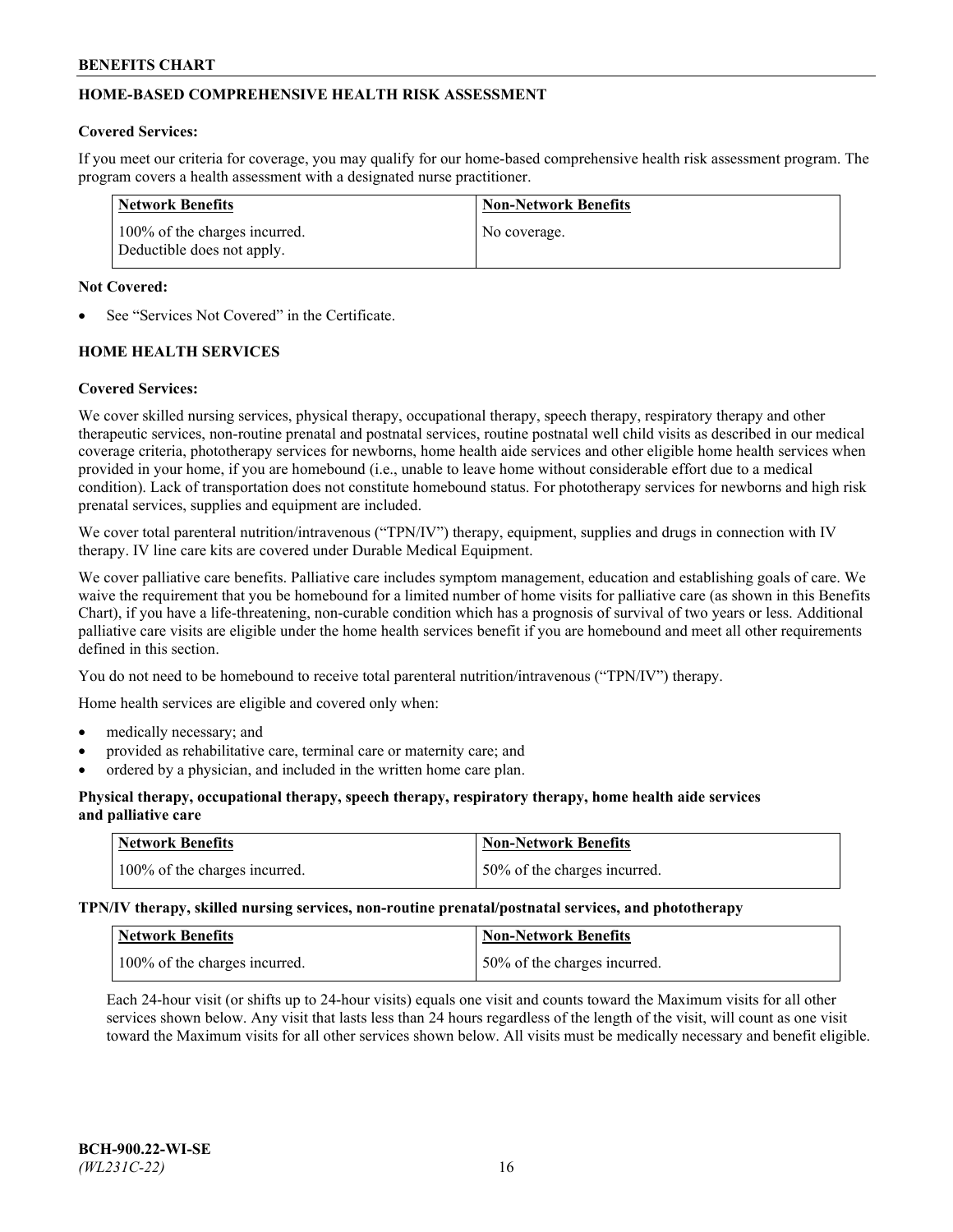## **Routine postnatal well child visit**

| <b>Network Benefits</b>                                     | <b>Non-Network Benefits</b>  |
|-------------------------------------------------------------|------------------------------|
| 100% of the charges incurred.<br>Deductible does not apply. | 50% of the charges incurred. |

#### **Maximum visits for palliative care**

If you are eligible to receive palliative care in the home and you are not homebound, there is a maximum of 12 visits per calendar year.

### **Maximum visits for all services other than palliative care**

| <b>Network Benefits</b>      | <b>Non-Network Benefits</b>  |
|------------------------------|------------------------------|
| 60 visits per calendar year. | 30 visits per calendar year. |

Each visit provided under the Network Benefits and Non-Network Benefits counts toward the maximums shown under both Maximum visits sections. The routine postnatal well child visits do not count toward the visit limit.

#### **Limitations:**

- Home health services are not provided as a substitute for a primary caregiver in the home or as relief (respite) for a primary caregiver in the home. We will not reimburse family members or residents in your home for the above services.
- A service shall not be considered a skilled nursing service merely because it is performed by, or under the direct supervision of, a licensed nurse. Where a service (such as tracheotomy suctioning or ventilator monitoring) or like services, can be safely and effectively performed by a non-medical person (or self-administered), without the direct supervision of a licensed nurse, the service shall not be regarded as a skilled nursing service, whether or not a skilled nurse actually provides the service. The unavailability of a competent person to provide a non-skilled service shall not make it a skilled service when a skilled nurse provides it. Only the skilled nursing component of so-called "blended" services (i.e. services which include skilled and non-skilled components) are covered under this Benefits Chart.

#### **Not Covered:**

- Financial or legal counseling services.
- Housekeeping or meal services in your home.
- Private duty nursing services.
- Services provided by a family member or enrollee, or a resident in the enrollee's home.
- Vocational rehabilitation and recreational or educational therapy. Recreation therapy is therapy provided solely for the purpose of recreation, including, but not limited to: (a) requests for physical therapy or occupational therapy to improve athletic ability, and (b) braces or guards to prevent sports injuries.
- See "Services Not Covered" in the Certificate.

## **HOME HOSPICE SERVICES**

#### **Applicable Definitions:**

**Part-time.** This is up to two hours of service per day, more than two hours is considered continuous care.

**Continuous Care.** This is from two to twelve hours of service per day provided by a registered nurse, licensed practical nurse, or home health aide, during a period of crisis in order to maintain a terminally ill patient at home.

**Appropriate Facility.** This is a nursing home, hospice residence, or other inpatient facility.

**Custodial Care Related to Hospice Services.** This means providing assistance in the activities of daily living and the care needed by a terminally ill patient which can be provided by primary caregiver (i.e., family member or friend) who is responsible for the patient's home care.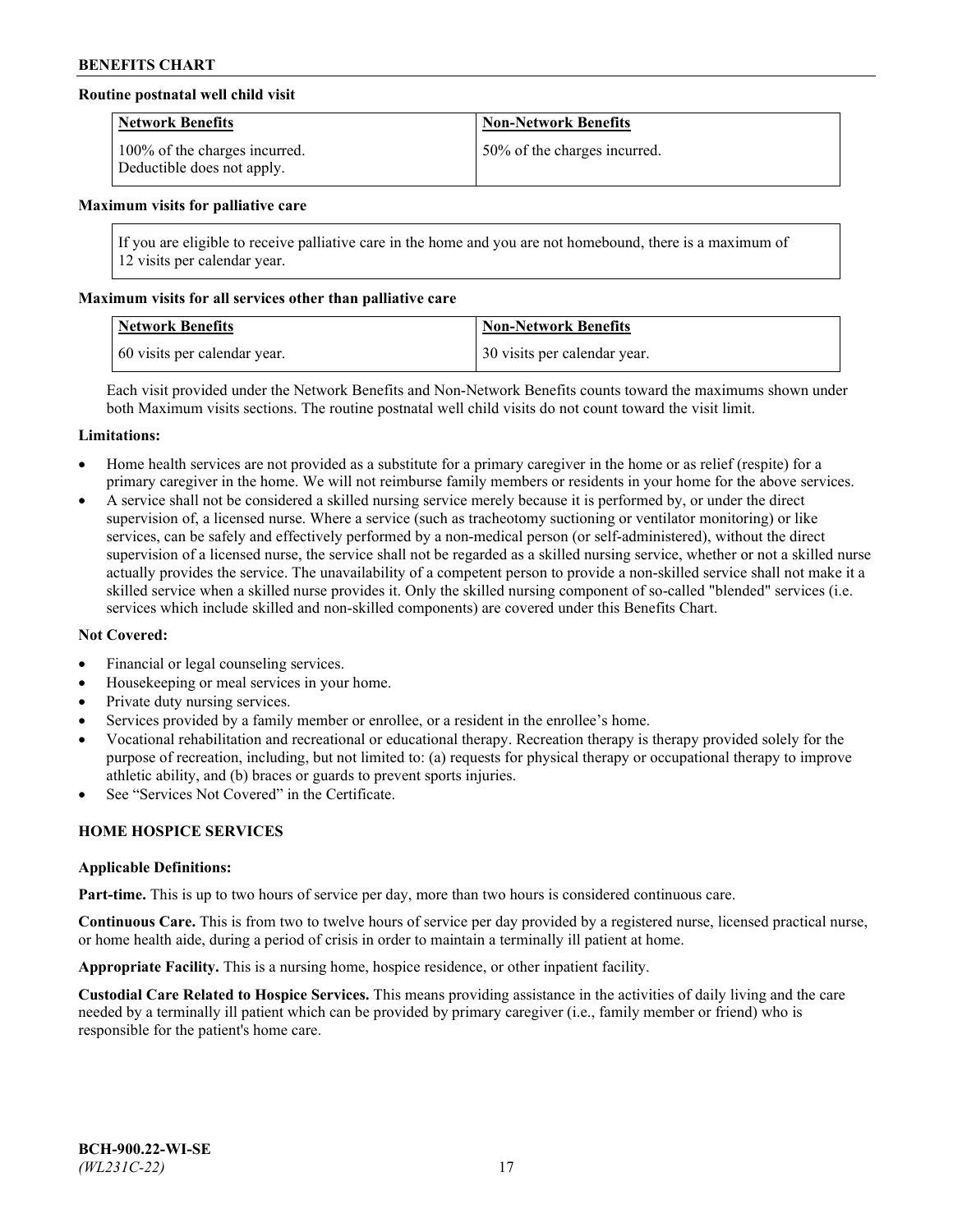### **Covered Services:**

**Home hospice program.** We cover the services described below if you are terminally ill and accepted as a home hospice program participant. You must meet the eligibility requirements of the program, and elect to receive services through the home hospice program. The services will be provided in your home, with inpatient care available when medically necessary as described below. If you elect to receive hospice services, you do so in lieu of curative treatment for your terminal illness for the period you are enrolled in the home hospice program.

**Eligibility:** In order to be eligible to be enrolled in the home hospice program, you must: (1) be a terminally ill patient (prognosis of six months or less); (2) have chosen a palliative treatment focus (i.e., emphasizing comfort and supportive services rather than treatment attempting to cure the disease or condition); and (3) continue to meet the terminally ill prognosis as reviewed by our medical director or his or her designee over the course of care. You may withdraw from the home hospice program at any time.

**Eligible services:** Hospice services include the following services provided in accordance with an approved hospice treatment plan.

- Home health services:
	- o Part-time care provided in your home by an interdisciplinary hospice team (which may include a physician, nurse, social worker, and spiritual counselor) and medically necessary home health services are covered.
	- o One or more periods of continuous care in your home or in a setting which provides day care for pain or symptom management, when medically necessary, will be covered.
- Inpatient services: We cover medically necessary inpatient services.
- Other services:
	- o Respite care is covered for care in your home or in an appropriate facility, to give your primary caregivers (i.e., family members or friends) rest and/or relief when necessary in order to maintain a terminally ill patient at home.
	- o Medically necessary medications for pain and symptom management.
	- o Semi-electric hospital beds and other durable medical equipment are covered.
	- Emergency and non-emergency care is covered.

| Network Benefits              | <b>Non-Network Benefits</b>  |
|-------------------------------|------------------------------|
| 100% of the charges incurred. | 50% of the charges incurred. |

Respite care is limited to 5 days per episode, and respite care and continuous care combined are limited to 30 days.

### **Not Covered:**

- Financial or legal counseling services.
- Housekeeping or meal services in your home.
- Custodial or maintenance care related to hospice services, whether provided in the home or in a nursing home.
- Any service not specifically described as covered services under this home hospice services benefits.
- Any services provided by members of your family or residents in your home.
- See "Services Not Covered" in the Certificate.

## **HOSPITAL AND SKILLED NURSING FACILITY SERVICES**

#### **Covered Services:**

We cover services as described below.

#### **Medical or surgical hospital services**

**Inpatient hospital services:** We cover the following medical or surgical services, for the treatment of acute illness or injury, which require the level of care only provided in an acute care facility. These services must be authorized by a physician.

Inpatient hospital services include: room and board; the use of operating or maternity delivery rooms; intensive care facilities; newborn nursery facilities; general nursing care, anesthesia, laboratory and diagnostic imaging services, radiation therapy, physical therapy, prescription drugs or other medications administered during treatment, blood and blood products (unless replaced), and blood derivatives, and other diagnostic or treatment related hospital services; physician and other professional medical and surgical services provided while in the hospital, including gender confirmation surgery that meets medical coverage criteria.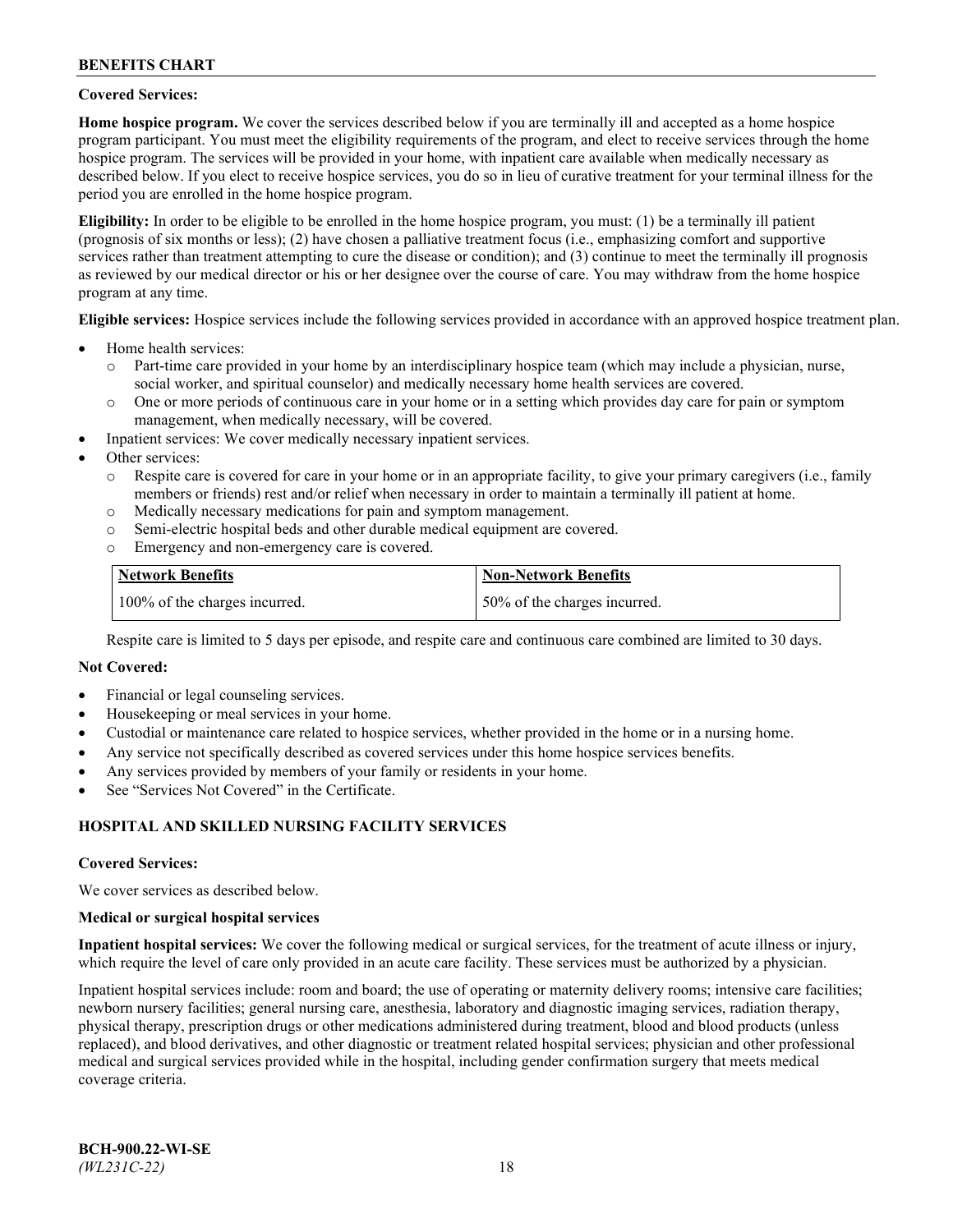We cover, following a vaginal delivery, a minimum of 48 hours of inpatient care for the mother and newborn child. We cover, following a caesarean section delivery, a minimum of 96 hours of inpatient care for the mother and newborn child.

Group health plans and health insurance issuers generally may not, under Federal law, restrict benefits for any hospital length of stay in connection with childbirth for the mother of newborn child to less than 48 hours following a vaginal delivery, or less than 96 hours following a caesarean section. However, Federal law generally does not prohibit the mother's or newborn's attending provider, after consulting with the mother, from discharging the mother or her newborn earlier than 48 hours (or 96 hours as applicable). In any case plans and issuers may not, under Federal law, require that a provider obtain authorization from the plan or the insurance issuer for prescribing a length of stay not in excess of 48 hours (or 96 hours).

| <b>Network Benefits</b>       | <b>Non-Network Benefits</b>  |
|-------------------------------|------------------------------|
| 100% of the charges incurred. | 50% of the charges incurred. |

Each Insured's admission or confinement, including that of a newborn child, is separate and distinct from the admission or confinement of any other Insured.

**Outpatient hospital, ambulatory care or surgical facility services:** We cover the following medical and surgical services, for diagnosis or treatment of illness or injury on an outpatient basis. These services must be authorized by a physician.

Outpatient services include: use of operating rooms, maternity delivery rooms or other outpatient departments, rooms or facilities; and the following outpatient services: general nursing care, anesthesia, laboratory and diagnostic imaging services, radiation therapy, physical therapy, drugs administered during treatment, blood and blood products (unless replaced), and blood derivatives, and other diagnostic or treatment related outpatient services; physician and other professional medical and surgical services provided while an outpatient, including colonoscopies (starting at age 50, or under age 50 for people at high risk of colorectal cancer), and gender confirmation surgery that meets medical coverage criteria.

For Network Benefits, non-emergent, scheduled outpatient Magnetic Resonance Imaging (MRI) and Computed Tomography (CT) must be provided at a designated facility. Your physician or facility will obtain or verify prior authorization for these services, as needed.

To see the benefit level for diagnostic imaging services, laboratory services and physical therapy, see benefits under Diagnostic Imaging Services, Laboratory Services and Physical Therapy in this Benefits Chart.

| <b>Network Benefits</b>       | <b>Non-Network Benefits</b>  |
|-------------------------------|------------------------------|
| 100% of the charges incurred. | 50% of the charges incurred. |

## **Skilled nursing facility care:**

We cover room and board, daily skilled nursing and related ancillary services for post-acute treatment and rehabilitative care of illness or injury that meets medical coverage criteria. Rehabilitation services are limited to services where significant measurable progress is expected to occur within a reasonable period of time.

| Network Benefits                             | <b>Non-Network Benefits</b>                  |
|----------------------------------------------|----------------------------------------------|
| 100% of the charges incurred.                | 50% of the charges incurred.                 |
| Limited to a 30-day maximum per confinement. | Limited to a 30-day maximum per confinement. |

Each day of services provided under the Network Benefits and Non-Network Benefits, combined, applies toward the maximum shown above.

## **Not Covered:**

- Services for items for personal convenience, such as television rental, are not covered.
- See "Services Not Covered" in the Certificate.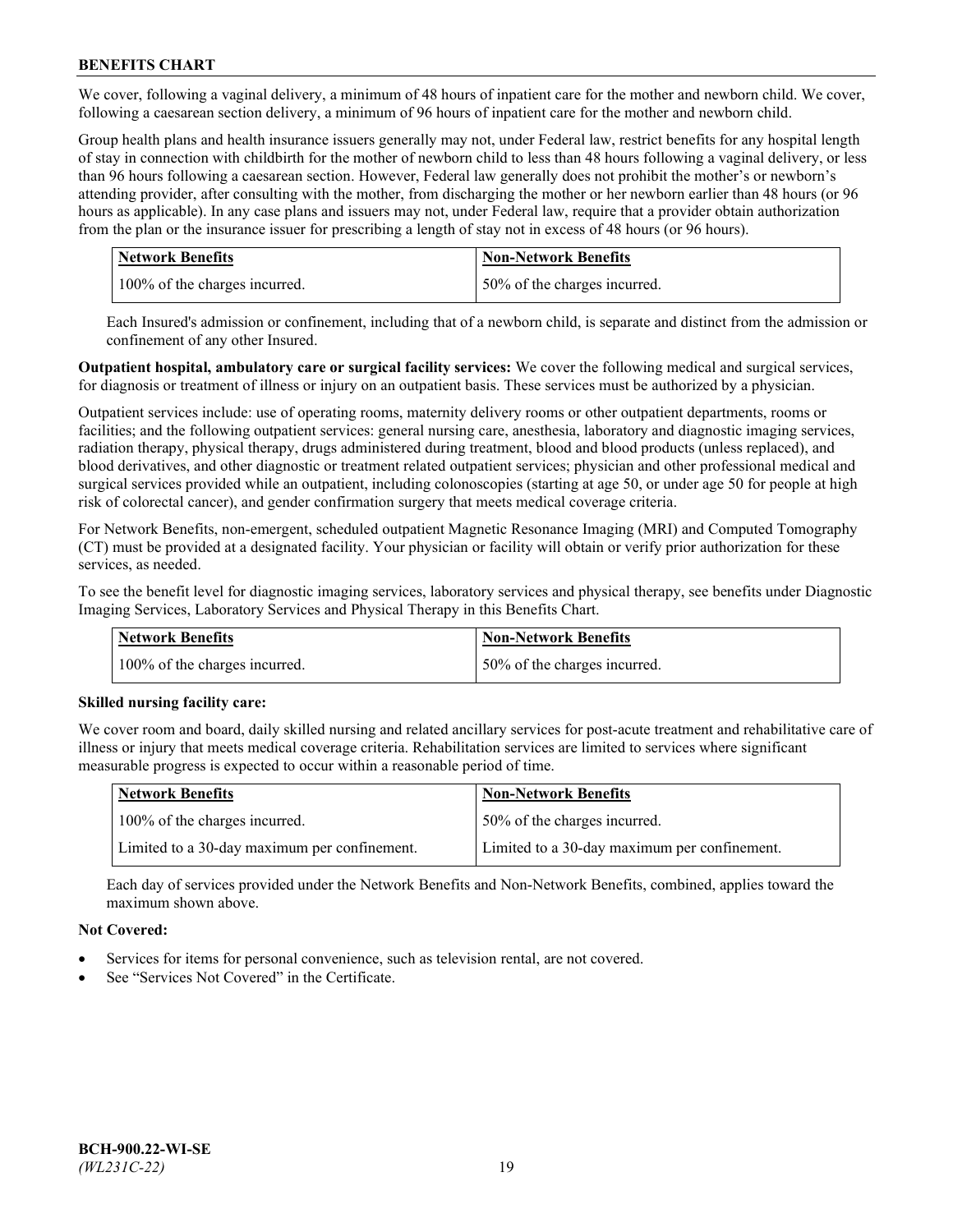# **INFERTILITY DIAGNOSIS**

## **Covered Services:**

We cover the diagnosis of infertility. These services include diagnostic procedures and tests provided in connection with an infertility evaluation, office visits and consultations to diagnose infertility.

| <b>Network Benefits</b>       | <b>Non-Network Benefits</b>  |
|-------------------------------|------------------------------|
| 100% of the charges incurred. | 50% of the charges incurred. |

Coverage is limited to office visits and consultations to diagnose infertility. Treatment is not covered.

## **Not Covered:**

- Infertility/fertility treatment, including, but not limited to, office visits, laboratory services, diagnostic imaging services and fertility drugs; reversal of sterilization; and sperm, ova or embryo acquisition, retrieval or storage; however, we cover office visits and consultations to diagnose infertility.
- Services related to the establishment of surrogate pregnancy and fees for a surrogate. However, pregnancy and maternity services are covered for an Insured under this Benefits Chart, including a surrogate pregnancy.
- See "Services Not Covered" in the Certificate

# **LABORATORY SERVICES**

## **Covered Services:**

We cover laboratory tests when ordered by a provider and provided in a clinic or outpatient hospital facility. This includes blood tests to detect lead exposure in children between the ages of 6 months and 72 months.

To see the benefit level for inpatient hospital or skilled nursing facility services, see benefits under "Inpatient Hospital and Skilled Nursing Facility Services" in this Benefits Chart.

## **Prostate-specific antigen (PSA) testing**

| Network Benefits              | <b>Non-Network Benefits</b>  |
|-------------------------------|------------------------------|
| 100% of the charges incurred. | 50% of the charges incurred. |

## **All other laboratory services**

**Services for illness or injury**

| <b>Network Benefits</b>       | Non-Network Benefits         |
|-------------------------------|------------------------------|
| 100% of the charges incurred. | 50% of the charges incurred. |

## **Preventive services**

Laboratory services associated with preventive services are covered at the benefit level shown in the "Preventive Services" section of this Benefits Chart.

## **Not Covered:**

See "Services Not Covered" in the Certificate.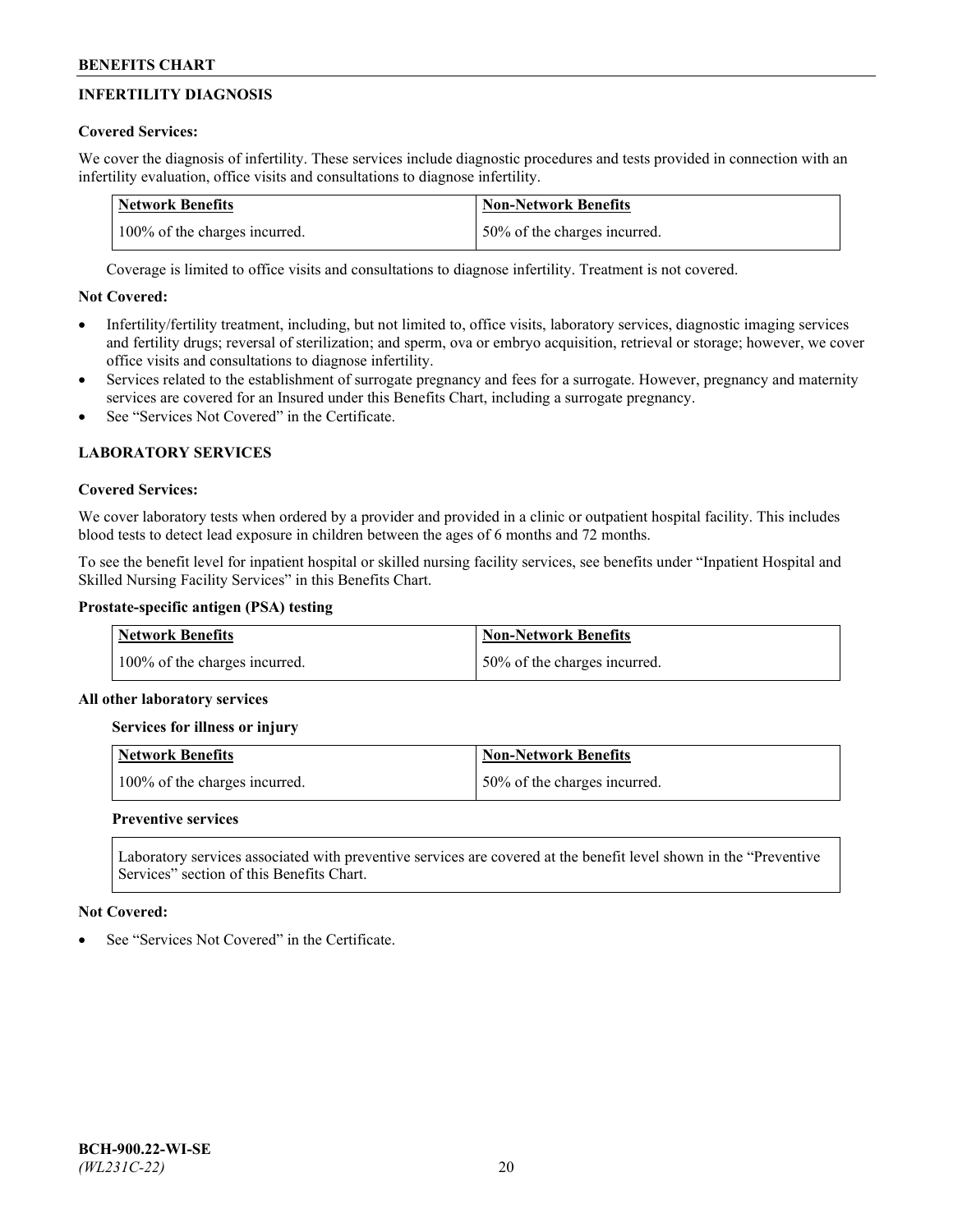# **MASTECTOMY RECONSTRUCTION BENEFIT**

## **Covered Services:**

We cover reconstruction of the breast on which the mastectomy has been performed; surgery and reconstruction of the other breast to produce symmetrical appearance, and prostheses and physical complications of all stages of mastectomy, including lymphedemas.

| <b>Network Benefits</b>                               | <b>Non-Network Benefits</b>                           |
|-------------------------------------------------------|-------------------------------------------------------|
| Coverage level is same as corresponding Network       | Coverage level is same as corresponding Non-Network   |
| Benefits, depending on type of service provided, such | Benefits, depending on type of service provided, such |
| as Office Visits for Illness or Injury, Inpatient or  | as Office Visits for Illness or Injury, Inpatient or  |
| Outpatient Hospital Services.                         | Outpatient Hospital Services.                         |

### **Not Covered:**

See "Services Not Covered" in the Certificate.

## **MEDICATION THERAPY DISEASE MANAGEMENT PROGRAM**

## **Covered Services:**

If you meet our criteria for coverage, you may qualify for our Medication Therapy Disease Management Program.

The program covers consultations with a designated Network pharmacist.

Covered services are based on established medical policies, which are subject to periodic review and modification by the medical directors. These medical policies (medical coverage criteria) are available by calling Member Services, or logging on to your "*my*HealthPartners" account at [healthpartners.com.](http://www.healthpartners.com/)

| Network Benefits                                            | <b>Non-Network Benefits</b> |
|-------------------------------------------------------------|-----------------------------|
| 100% of the charges incurred.<br>Deductible does not apply. | No coverage.                |

### **Not Covered:**

See "Services Not Covered" in the Certificate.

## **OFFICE VISITS FOR ILLNESS OR INJURY**

#### **Covered Services:**

We cover the following when medically necessary: professional medical and surgical services and related supplies, including biofeedback, of physicians and other health care providers; blood and blood products (unless replaced) and blood derivatives.

We cover diagnosis and treatment of illness or injury to the eyes. Where contact or eye glass lenses are prescribed as medically necessary for the post-operative treatment of cataracts or for the treatment of aphakia, acute or chronic corneal pathology, or keratoconus, we cover the initial evaluation, lenses and fitting. Insureds must pay for lens replacement beyond the initial pair.

Services received via video, E-visit or telephone are covered under the "Telehealth/Telemedicine Services" section.

#### **Office visits**

| <b>Network Benefits</b>       | <b>Non-Network Benefits</b>   |
|-------------------------------|-------------------------------|
| 100% of the charges incurred. | 150% of the charges incurred. |

**Convenience clinics**

| <b>Network Benefits</b>       | <b>Non-Network Benefits</b>   |
|-------------------------------|-------------------------------|
| 100% of the charges incurred. | 150% of the charges incurred. |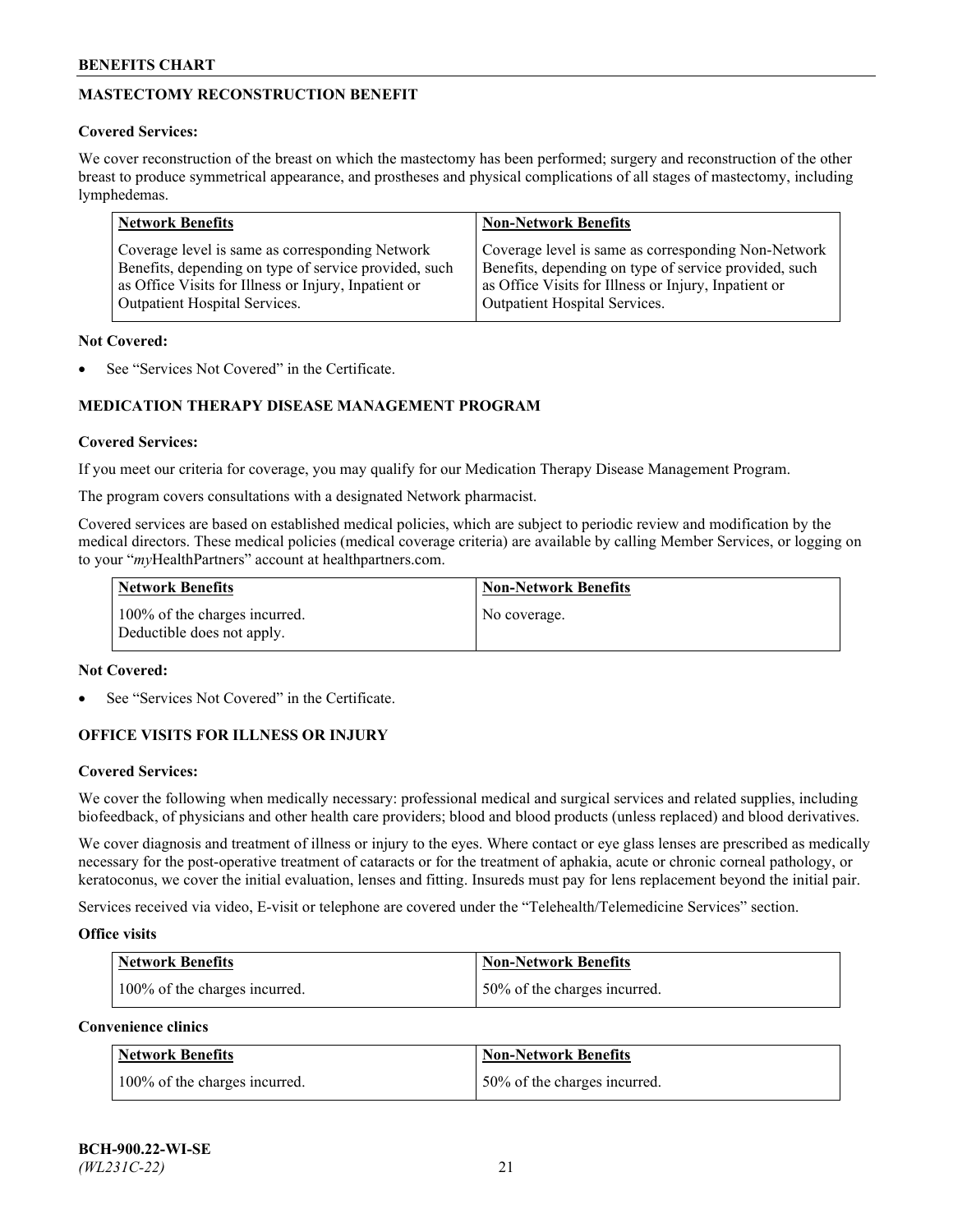### **Injections administered in a physician's office, other than immunizations**

#### **Allergy injections**

| Network Benefits              | Non-Network Benefits          |
|-------------------------------|-------------------------------|
| 100% of the charges incurred. | 150% of the charges incurred. |

#### **All other injections**

| <b>Network Benefits</b>       | <b>Non-Network Benefits</b>  |
|-------------------------------|------------------------------|
| 100% of the charges incurred. | 50% of the charges incurred. |

### **Not Covered:**

- Court ordered treatment, except as described in this Benefits Chart. Any resulting court ordered treatment for mental health services will be subject to the Certificate's requirement for medical necessity.
- See "Services Not Covered" in the Certificate.

### **PEDIATRIC EYEWEAR**

### **Covered Services:**

We cover pediatric eyewear for children.

Routine eye exams are covered under the "Preventive Services" section.

| Network Benefits              | <b>Non-Network Benefits</b> |
|-------------------------------|-----------------------------|
| 100% of the charges incurred. | No coverage.                |

### **Limitations:**

- Coverage under this provision will continue until the end of the month in which the child turns age 19.
- Limited to one of the following per calendar year:
	- o one pair of eyeglasses including one set of prescription lenses, frames from our designated eyewear collection and anti-scratch coating; or
	- o one pair of non-disposable contact lenses; or
	- o a one-year supply of disposable contact lenses.
- Contact lens fittings are limited to two per calendar year.

## **Not Covered:**

- Frames that are not included in our designated eyewear collection. However, one pair of lenses will be covered if an Insured chooses frames outside our designated eyewear collection.
- More than one pair of lenses or frames or non-disposable contacts per calendar year, regardless of the reason. This includes replacement of eyeglasses or contact lenses due to loss, breakage, theft, or change in prescription.
- Safety glasses or goggles for sports or vocational reasons.
- Upgrades including, but not limited to, UV protection and no-line multifocal lenses.
- See "Services Not Covered" in the Certificate.

## **PHYSICAL THERAPY, OCCUPATIONAL THERAPY, SPEECH THERAPY AND OTHER SPECIFIED THERAPIES**

#### **Covered Services:**

We cover the following physical therapy, occupational therapy and speech therapy services:

- Medically necessary rehabilitative care to correct the effects of illness or injury.
- Habilitative care rendered for congenital, developmental or medical conditions which have significantly limited the successful initiation of normal speech and normal motor development.

Massage therapy which is performed in conjunction with other treatment/modalities by a physical or occupational therapist is part of a prescribed treatment plan and is not billed separately is covered.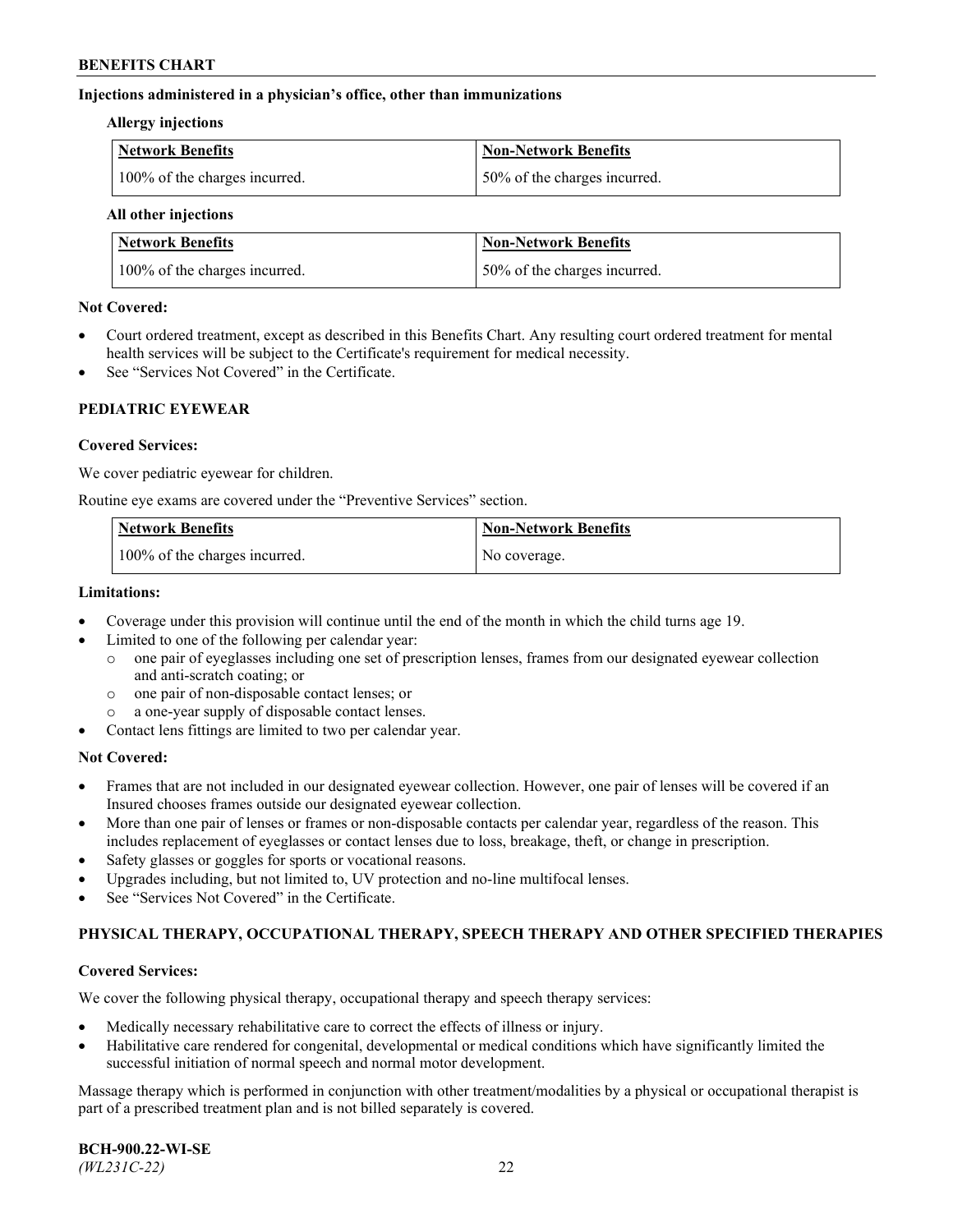We cover services provided in a clinic. To see the benefit level for inpatient hospital or skilled nursing facility services, see benefits under "Inpatient Hospital and Skilled Nursing Facility Services".

### **Rehabilitative care**

| <b>Network Benefits</b>                                                                       | <b>Non-Network Benefits</b>                                                                   |
|-----------------------------------------------------------------------------------------------|-----------------------------------------------------------------------------------------------|
| 100% of the charges incurred.                                                                 | 50% of the charges incurred.                                                                  |
| Physical, Occupational and Speech Therapy are<br>limited to 20 visits each per calendar year. | Physical, Occupational and Speech Therapy are<br>limited to 20 visits each per calendar year. |

#### **In addition to the services provided above, we cover a minimum of:**

- 20 visits per calendar year for pulmonary rehabilitation.
- 36 visits per calendar year for cardiac rehabilitation.
- 30 visits per calendar year for post-cochlear implant aural therapy.
- 20 visits per calendar year for cognitive rehabilitation.

The maximum number of visits is combined for Network Benefits and Non-Network Benefits.

### **Habilitative services**

| <b>Network Benefits</b>                                                                       | <b>Non-Network Benefits</b>                                                                   |
|-----------------------------------------------------------------------------------------------|-----------------------------------------------------------------------------------------------|
| 100% of the charges incurred.                                                                 | 50% of the charges incurred.                                                                  |
| Physical, Occupational and Speech Therapy are<br>limited to 20 visits each per calendar year. | Physical, Occupational and Speech Therapy are<br>limited to 20 visits each per calendar year. |

The maximum number of visits is combined for Network Benefits and Non-Network Benefits.

## **Not Covered:**

- Massage therapy for the purpose of comfort or convenience of the Insured.
- See "Services Not Covered" in the Certificate.

## **PRE-DIABETES DISEASE MANAGEMENT PROGRAM**

## **Covered Services:**

If you meet criteria for coverage, you may qualify for the Pre-Diabetes Disease Management Program through Omada Health. The program covers group health coaching which focuses on weight loss, exercise, behavior modification and health education at select locations determined by the plan.

| <b>Network Benefits</b>                                     | <b>Non-Network Benefits</b> |
|-------------------------------------------------------------|-----------------------------|
| 100% of the charges incurred.<br>Deductible does not apply. | Not applicable.             |

## **Not Covered:**

See "Services Not Covered" in the Certificate.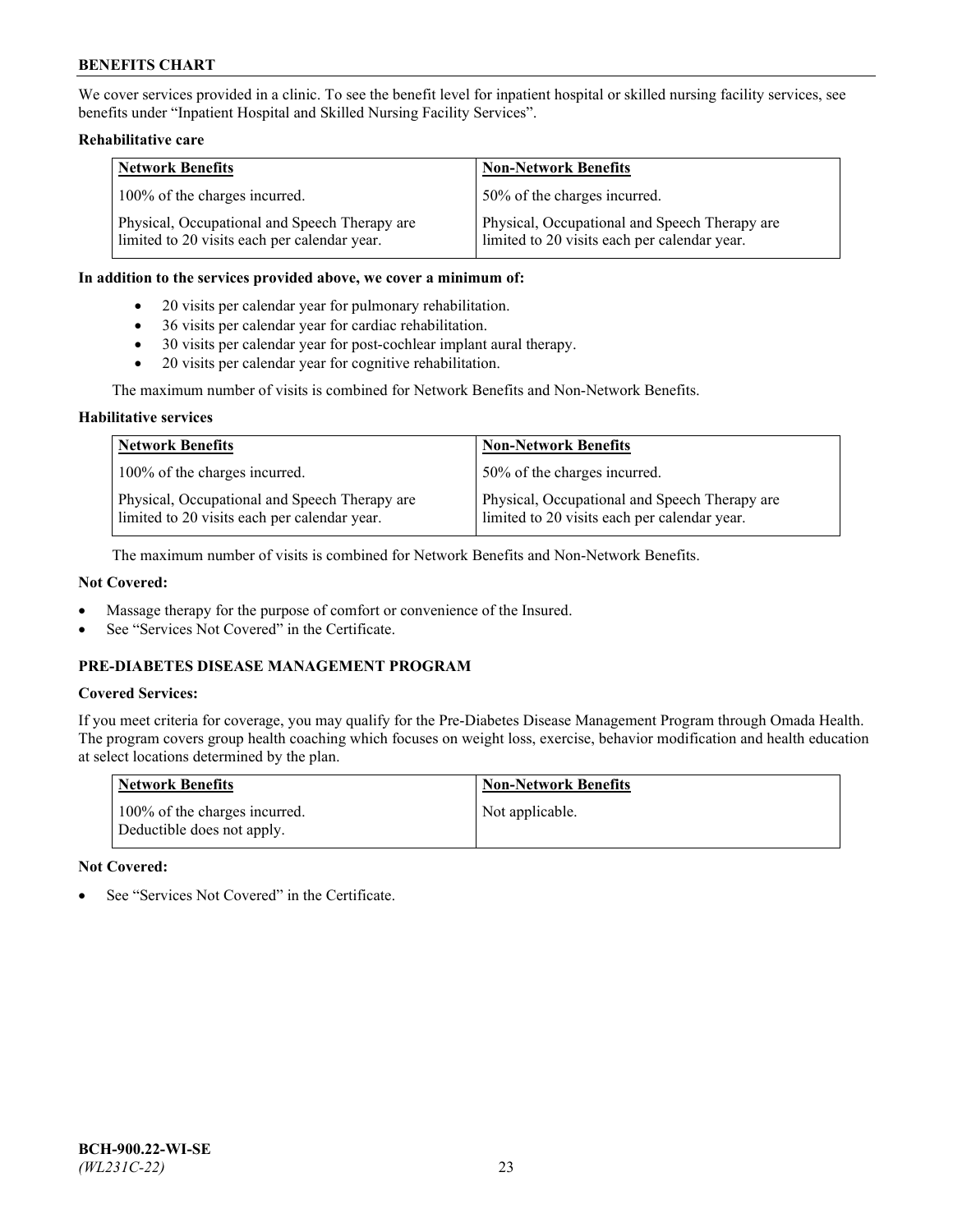## **PRESCRIPTION DRUG SERVICES**

### **Covered Services:**

We cover prescription drugs and medications that can be self-administered or are administered in a physician's office.

We will refill a prescription for eye drops covered under this Benefits Chart if the Insured requests a refill and the original prescription specified that additional quantities would be needed, providing the refill request does not exceed the quantities needed, and the following conditions are met:

- If the Insured requests a 30-day refill supply, the request must be made between 22 and 30 days of the later of (a) the original date that the prescription was distributed to the Insured or (b) the date that the most recent refill was distributed to the Insured; or
- If the Insured requests a 90-day refill supply, the request must be made between 67 and 90 days of the later of (a) the original date that the prescription was distributed to the Insured or (b) the date that the most recent refill was distributed to the Insured.

## **For Network Benefits, drugs and medications must be obtained at a Network pharmacy.**

### **For Non-Network Benefits, drugs and medications must be part of the formulary.**

### **If a copayment is required, you must pay one copayment for each 31-day supply, or portion thereof.**

### **Outpatient drugs (except as specified below)**

| <b>Network Benefits</b>                                                                                                                                      | <b>Non-Network Benefits</b>  |
|--------------------------------------------------------------------------------------------------------------------------------------------------------------|------------------------------|
| Formulary drugs are covered at 100% of the charges<br>incurred.                                                                                              | 50% of the charges incurred. |
| Formulary insulin is considered preventive and is not<br>subject to your deductible. In no event will your cost for<br>a formulary insulin drug exceed \$25. |                              |
| Non-formulary drugs are covered at 80% of the charges<br>incurred.                                                                                           |                              |

**Oral chemotherapy drugs** are included on the specialty drug list. However, you pay the applicable outpatient drug benefit. As required by Wisconsin law, you will not pay higher cost sharing (deductible, copayment or coinsurance) for orally administered chemotherapy drugs than you pay for injected or intravenously administered chemotherapy drugs.

#### **Mail order drugs**

| For your convenience, you may also get up to a                                                                                                                                                        |                                                                                                                            |
|-------------------------------------------------------------------------------------------------------------------------------------------------------------------------------------------------------|----------------------------------------------------------------------------------------------------------------------------|
| 93-day supply of outpatient prescription drugs that<br>can be self-administered through the designated mail<br>order service.<br>Specialty drugs are not available through the mail<br>order service. | Mail order drugs are only available through the<br>designated mail order service.<br>See Network Mail Order Drugs Benefit. |

## **Specialty drugs that are self-administered**

| <b>Network Benefits</b>                                                                                              | <b>Non-Network Benefits</b> |
|----------------------------------------------------------------------------------------------------------------------|-----------------------------|
| 100% of the charges incurred.                                                                                        | No coverage.                |
| Specialty drugs are limited to drugs on the<br>Specialty drug list and must be obtained from a<br>designated vendor. |                             |

**Oral chemotherapy drugs** are included on the specialty drug list. However, you pay the applicable outpatient drug benefit. As required by Wisconsin law, you will not pay higher cost sharing (deductible, copayment or coinsurance) for orally administered chemotherapy drugs than you pay for injected or intravenously administered chemotherapy drugs.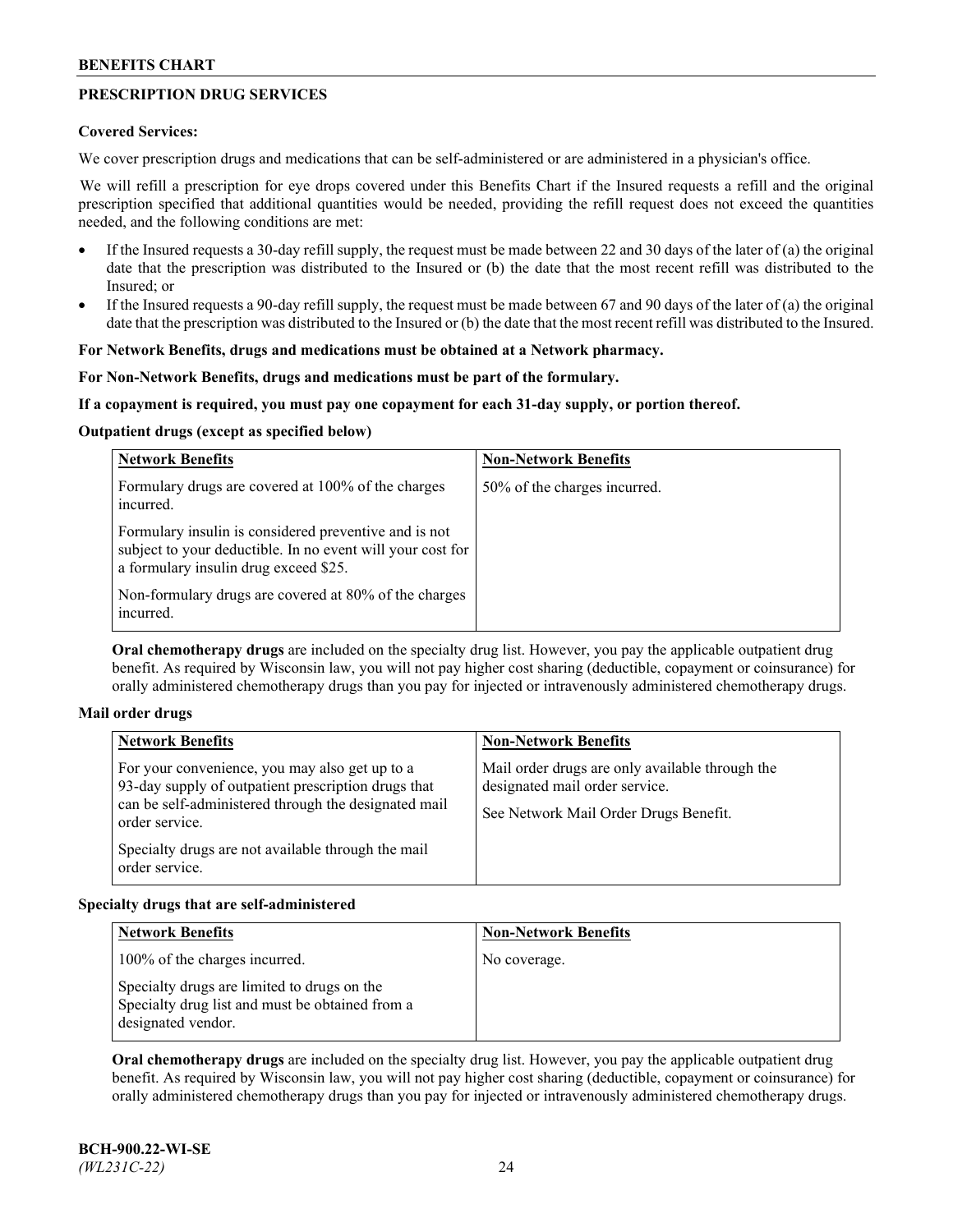**Tobacco cessation drugs.** All FDA approved tobacco cessation drugs are covered.

| <b>Network Benefits</b>                                     | <b>Non-Network Benefits</b>  |
|-------------------------------------------------------------|------------------------------|
| 100% of the charges incurred.<br>Deductible does not apply. | 50% of the charges incurred. |

## **Contraceptive drugs**

| <b>Network Benefits</b>                                                                                                                                         | <b>Non-Network Benefits</b>  |
|-----------------------------------------------------------------------------------------------------------------------------------------------------------------|------------------------------|
| 100% of the charges incurred for formulary drugs.<br>Deductible does not apply.                                                                                 | 50% of the charges incurred. |
| If a physician requests that a non-formulary<br>contraceptive drug be dispensed as written, the drug<br>will be covered at 100%, not subject to the deductible. |                              |

**ACA preventive medications.** We cover preventive medications currently recommended by USPSTF with an A or B rating if they are prescribed by your medical provider and they are listed on our Commercial ACA Preventive Drug List. Preventive medications are subject to periodic review and modification. Changes would be effective in accordance with the federal rules and reflected in our current medical coverage criteria for preventive care services.

| <b>Network Benefits</b>                                     | <b>Non-Network Benefits</b>  |
|-------------------------------------------------------------|------------------------------|
| 100% of the charges incurred.<br>Deductible does not apply. | 50% of the charges incurred. |

## **Limitations:**

- Certain drugs may require prior authorization as indicated on the formulary. HealthPartners may require prior authorization for the drug and also the site where the drug will be provided. Certain drugs are subject to our utilization review process and quantity limits.
- Certain non-formulary drugs require prior authorization. In addition, certain drugs may be subject to any quantity limits applied as part of our trial program. The trial drug program applies to new prescriptions for certain drugs which have high toxicity, low tolerance, high costs and/or high potential for waste. Trial drugs are indicated on the formulary and/or the specialty drug list. Your first fill of a trial drug may be limited to less than a month supply. If the drug is well tolerated and effective, you will receive the remainder of your first month supply.
- If an Insured requests a brand name drug when there is a generic equivalent, the brand name drug will be covered up to the charge that would apply to the generic drug, minus any required copayment. If a physician requests that a brand name drug be dispensed as written, and we determine the brand name drug is medically necessary, the drug will be paid at the nonformulary benefit.
- We may require insureds to try over-the-counter (OTC) drug alternatives before approving more costly formulary prescription drugs.
- Unless otherwise specified in the "Prescription Drug Services" section, you may receive up to a 31-day supply per prescription.
- A 93-day supply will be covered and dispensed only at pharmacies that participate in our extended day supply program.
- New prescriptions to treat certain chronic conditions are limited to a 31-day supply.
- No more than a 31-day supply of specialty drugs will be covered and dispensed at a time unless it's a manufacturer supplied drug that cannot be split that supplies the member with more than a 31-day supply.

**Not Covered:**Replacement of prescription drugs, medications, equipment and supplies due to loss, damage or theft.

- Nonprescription (over-the-counter) drugs or medications, including, but not limited to, vitamins, supplements, homeopathic remedies, and non-FDA approved drugs, unless listed on the formulary and prescribed by a physician or legally authorized health care provider under applicable state and federal law. This exclusion does not include over-thecounter contraceptives for women as allowed under the Affordable Care Act when the Insured obtains a prescription for the item. In addition, if the Insured obtains a prescription, this exclusion does not include aspirin to prevent cardiovascular disease for men and women of certain ages; folic acid supplements for women who may become pregnant; fluoride chemoprevention supplements for children without fluoride in their water source; and iron supplements for children ages 6-12 months who are at risk for anemia.
- All drugs for the treatment of sexual dysfunction.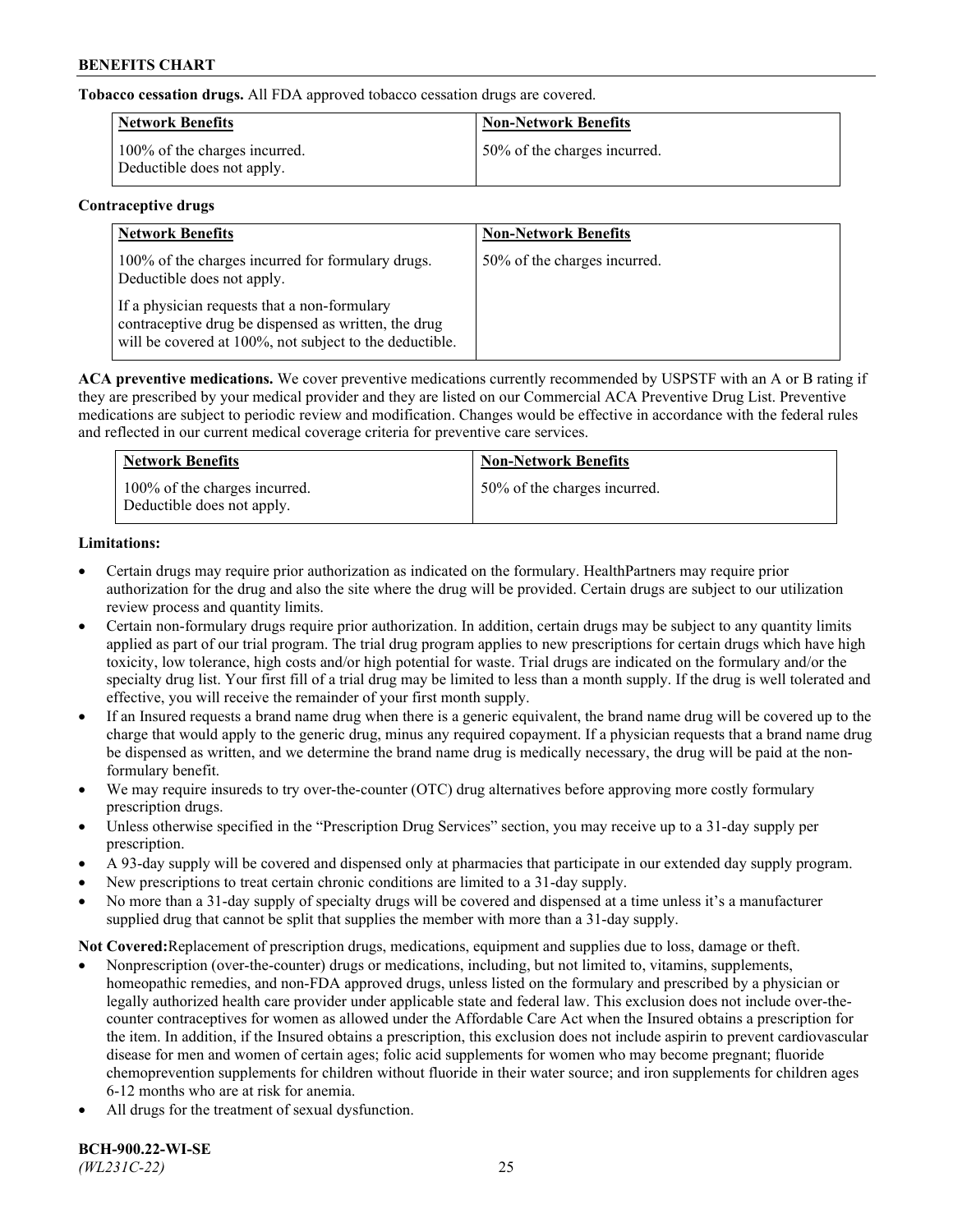- All drugs for the treatment of growth deficiency.
- Fertility drugs.
- Medical cannabis.
- Drugs on the Excluded Drug List. The Excluded Drug List includes select drugs within a therapy class that are not eligible for coverage. This includes drugs that may be excluded for certain indications. The Excluded Drug List is available at [healthpartners.com.](http://www.healthpartners.com/)
- Drugs that are newly approved by the FDA until they are reviewed and approved by HealthPartners Pharmacy and Therapeutics Committee.
- Medical devices approved by the FDA will not be covered under the "Prescription Drug Services" section unless they are on our formulary. Covered medical devices are generally submitted and reimbursed under your medical benefits.
- See "Services Not Covered" in the Certificate.

# **PREVENTIVE SERVICES**

## **Applicable Definitions:**

**Routine Preventive Services** are routine health care services that include screenings, check-ups and counseling to prevent illness, disease or other health problems before symptoms occur.

**Diagnostic Services** are services to help a provider understand your symptoms, diagnose illness and decide what treatment may be needed. They may be the same services that are listed as preventive services, but they are being used as diagnostic services. Your provider will determine if these services are preventive or diagnostic. These services are not preventive if received as part of a visit to diagnose, manage or maintain an acute or chronic medical condition, illness or injury. When that occurs, unless otherwise indicated below, standard deductibles, copayments or coinsurance apply.

## **Covered Services:**

We cover preventive services that meet any of the requirements under the Affordable Care Act (ACA) shown in the bulleted items below. These preventive services are covered at 100% under the Network Benefits with no deductible, copayments or coinsurance. (If a preventive service is not required by the ACA and it is covered at a lower benefit level, it will be specified below.) Preventive benefits mandated under the ACA are subject to periodic review and modification. Changes would be effective in accordance with the federal rules. Preventive services mandated by the ACA include:

- Evidence-based items or services that have in effect a rating of A or B in the current recommendations of the United States Preventive Services Task Force with respect to the individual;
- Immunizations for routine use in children, adolescents, and adults that have in effect a recommendation from the Advisory Committee on Immunization Practices of the Centers for Disease Control and Prevention with respect to the individual;
- With respect to infants, children, and adolescents, evidence-informed preventive care and screenings provided for in comprehensive guidelines supported by the Health Resources and Services Administration; and
- With respect to women, preventive care and screenings provided for in comprehensive guidelines supported by the Health Resources and Services Administration.

Covered services are based on established medical policies, which are subject to periodic review and modification by the medical or dental directors. These medical policies (medical coverage criteria) are available by calling Member Services, or logging on to your "*my*HealthPartners" account at [healthpartners.com.](https://www.healthpartners.com/hp/index.html)

## **ACA and state mandated preventive services are covered as follows:**

**Routine health exams and periodic health assessments.** A physician or health care provider will counsel you as to how often health assessments are needed based on age, sex and health status. This includes screening and counseling for tobacco cessation and all FDA approved tobacco cessation medications including over-the-counter drugs (as shown in the Prescription Drug Services section).

| Network Benefits                                            | <b>Non-Network Benefits</b>  |
|-------------------------------------------------------------|------------------------------|
| 100% of the charges incurred.<br>Deductible does not apply. | 50% of the charges incurred. |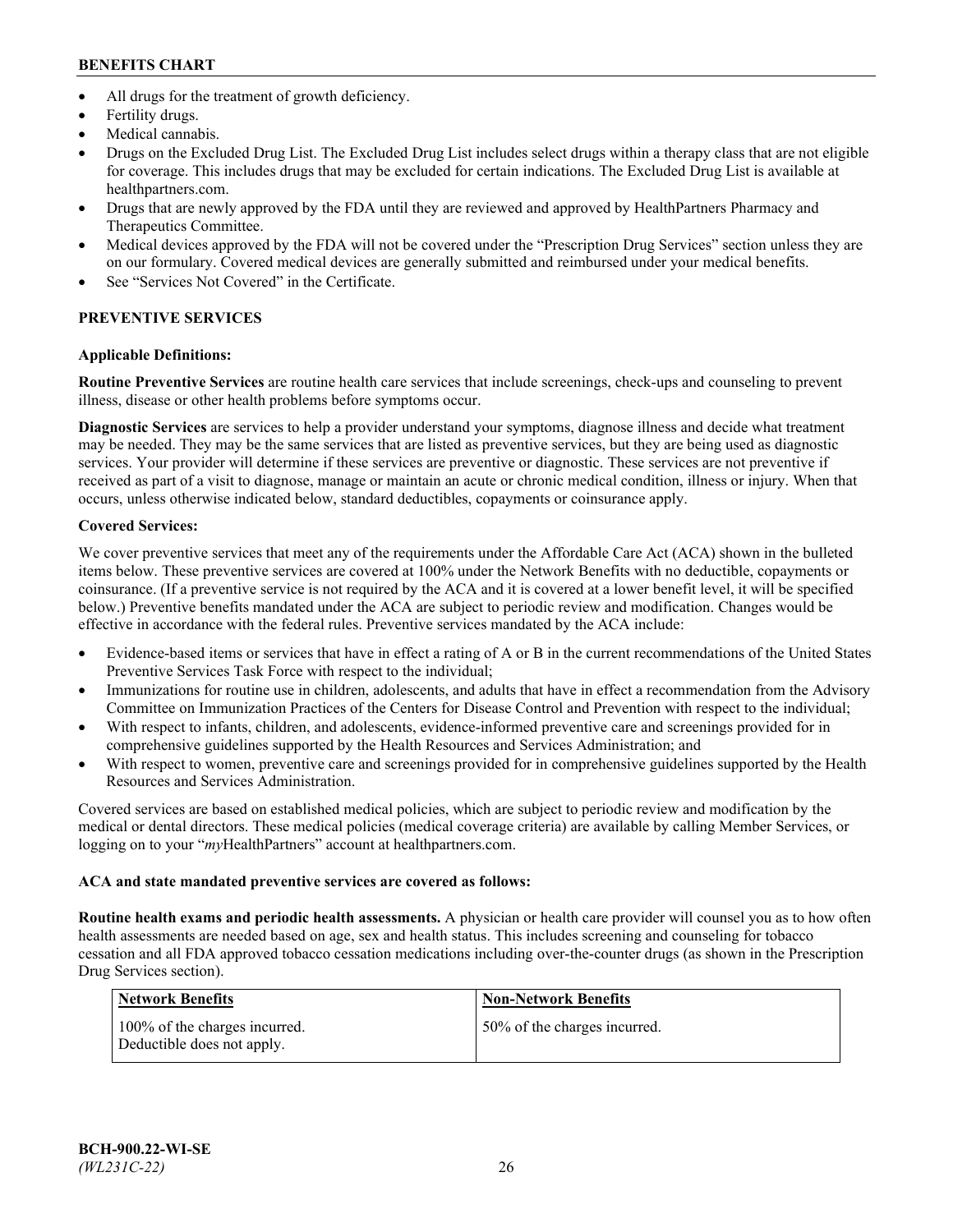**Child health supervision services.** This includes pediatric preventive services such as newborn screenings, appropriate immunizations, developmental assessments and laboratory services appropriate to the age of the child from birth to 72 months and appropriate immunizations to age 18.

| <b>Network Benefits</b>                                     | <b>Non-Network Benefits</b>  |
|-------------------------------------------------------------|------------------------------|
| 100% of the charges incurred.<br>Deductible does not apply. | 50% of the charges incurred. |

#### **Routine prenatal care and exams**

| Network Benefits                                            | <b>Non-Network Benefits</b>  |
|-------------------------------------------------------------|------------------------------|
| 100% of the charges incurred.<br>Deductible does not apply. | 50% of the charges incurred. |

**Routine postnatal care.** This includes health exams, assessments, education and counseling relating to the period immediately after childbirth.

| Network Benefits                                            | <b>Non-Network Benefits</b>  |
|-------------------------------------------------------------|------------------------------|
| 100% of the charges incurred.<br>Deductible does not apply. | 50% of the charges incurred. |

**Routine screening procedures for cancer.** This includes colorectal screening and other cancer screenings recommended by the USPSTF with an A or B rating. Women's preventive health services below describe additional routine screening procedures for cancer.

| <b>Network Benefits</b>                                     | <b>Non-Network Benefits</b>  |
|-------------------------------------------------------------|------------------------------|
| 100% of the charges incurred.<br>Deductible does not apply. | 50% of the charges incurred. |

**Professional voluntary family planning services.** This includes services to prevent or delay a pregnancy, including counseling and education. Services must be provided by a licensed provider.

| <b>Network Benefits</b>                                     | <b>Non-Network Benefits</b>  |
|-------------------------------------------------------------|------------------------------|
| 100% of the charges incurred.<br>Deductible does not apply. | 50% of the charges incurred. |

#### **Adult immunizations**

| <b>Network Benefits</b>                                     | <b>Non-Network Benefits</b>  |
|-------------------------------------------------------------|------------------------------|
| 100% of the charges incurred.<br>Deductible does not apply. | 50% of the charges incurred. |

**Women's preventive health services.** This includes mammograms, screenings for cervical cancer (pap smears), breast pumps, human papillomavirus (HPV) testing, counseling for sexually transmitted infections, counseling and screening for human immunodeficiency virus (HIV), and all FDA approved contraceptive methods as prescribed by a doctor, sterilization procedures, education and counseling (see the Prescription Drug Services section for coverage of oral contraceptive drugs). We also provide genetic screening for BRCA if someone in your family has the gene or you have a diagnosis of cancer.

The U.S. Preventive Services Task Force (USPSTF) recommends screening mammography, with or without clinical breast examination (CBE), every 1-2 years for women aged 40 and older. For women age 50 and older, we cover an annual mammogram.

| <b>Network Benefits</b>                                     | <b>Non-Network Benefits</b>  |
|-------------------------------------------------------------|------------------------------|
| 100% of the charges incurred.<br>Deductible does not apply. | 50% of the charges incurred. |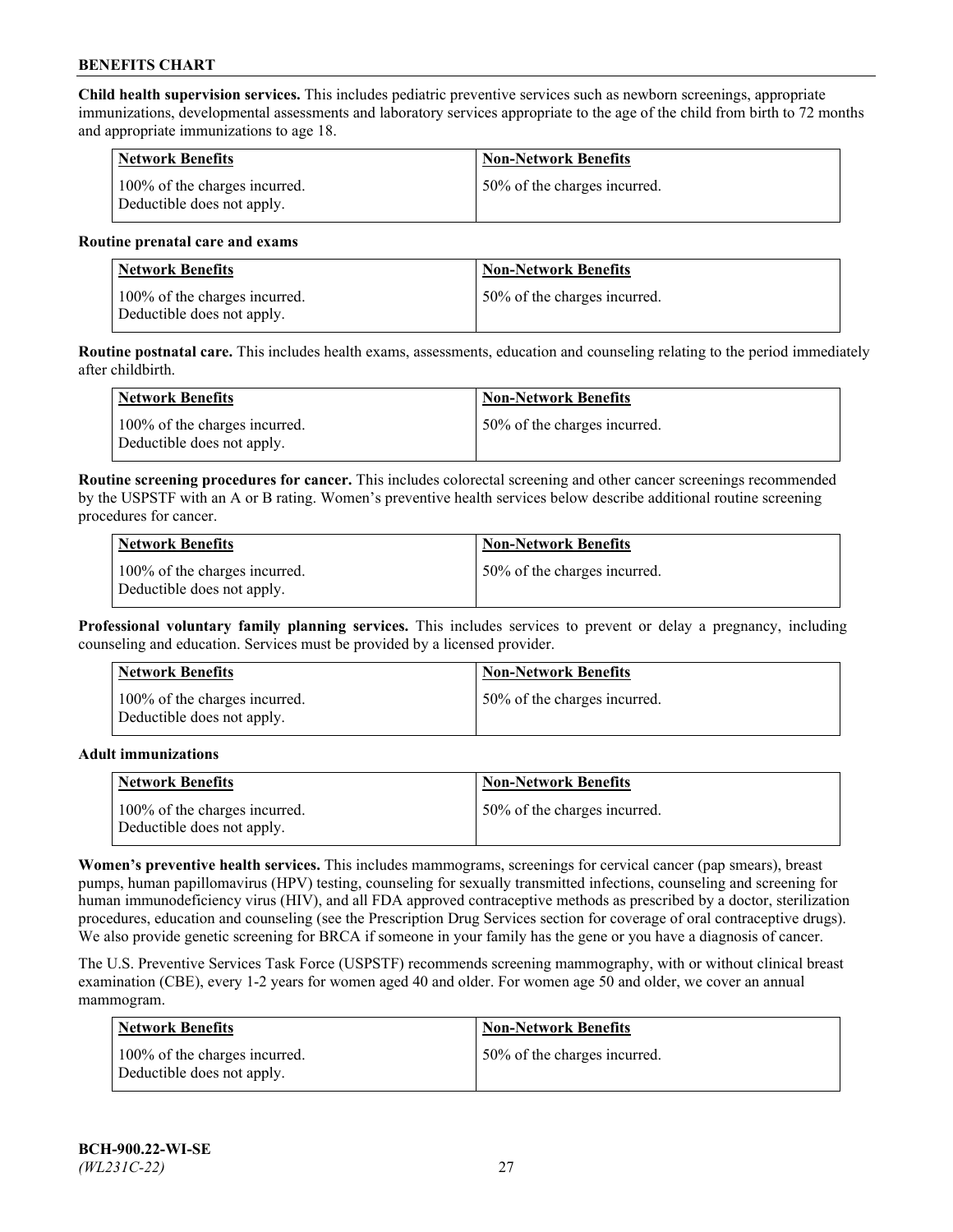**Obesity screening and management.** We cover obesity screening and counseling for all ages during a routine preventive care exam. If you are age 18 or older and have a body mass index of 30 or more, we also cover intensive obesity management to help you lose weight. Your primary care doctor can coordinate these services.

| <b>Network Benefits</b>                                     | <b>Non-Network Benefits</b>  |
|-------------------------------------------------------------|------------------------------|
| 100% of the charges incurred.<br>Deductible does not apply. | 50% of the charges incurred. |

### **In addition to any ACA or state mandated preventive services referenced above, we cover the following eligible services:**

#### **Routine eye and hearing exams**

| <b>Network Benefits</b>                                     | <b>Non-Network Benefits</b>  |
|-------------------------------------------------------------|------------------------------|
| 100% of the charges incurred.<br>Deductible does not apply. | 50% of the charges incurred. |

**Ovarian cancer surveillance test for women who are at risk.** "At risk for ovarian cancer" means (1) having a family history that includes any of the following: one or more first-degree or second-degree relatives with ovarian cancer, clusters of female relatives with breast cancer or nonpolyposis colorectal cancer; or (2) testing positive for BRCA1 or BRCA2 mutations. "Surveillance test for ovarian cancer" means annual screening using CA-125 serum tumor marker testing, transvaginal ultrasound, pelvic examination or other proven ovarian screening tests currently being evaluated by the federal Food and Drug Administration or by the National Cancer Institute.

| <b>Network Benefits</b>                               | <b>Non-Network Benefits</b>                           |
|-------------------------------------------------------|-------------------------------------------------------|
| Coverage level is same as corresponding Network       | Coverage level is same as corresponding Non-Network   |
| Benefits, depending on type of service provided, such | Benefits, depending on type of service provided, such |
| as Diagnostic Imaging Services, Laboratory Services   | as Diagnostic Imaging Services, Laboratory Services   |
| or Office Visits for Illness or Injury, or Preventive | or Office Visits for Illness or Injury, or Preventive |
| Services.                                             | Services.                                             |

**Limitations:**Services are not preventive if received as part of a visit to diagnose, manage or maintain an acute or chronic medical condition, illness or injury. When that occurs, unless otherwise indicated above, standard deductibles, copayments or coinsurance apply.

#### **Not Covered:**

See "Services Not Covered" in the Certificate.

## **TELEHEALTH/TELEMEDICINE SERVICES**

## **Definitions:**

**Telehealth, Telemedicine, or Virtual Care.** This is a means of communication between a health care professional and a patient. This includes the use of secure electronic information, imaging, and communication technologies, including:

- interactive audio or audio-video
- interactive audio with store-and-forward technology
- chat-based and email-based systems
- physician-to-physician consultation
- patient education
- data transmission
- data interpretation
- digital diagnostics (algorithm-enabled diagnostic support)
- digital therapeutics (the use of personal health devices and sensors, either alone or in combination with conventional drug therapies, for disease prevention and management)

#### Services can be delivered:

Synchronously: the patient and health care professional are engaging with one another at the same time; or Asynchronously: the patient and health care professional engage with each other at different points in time.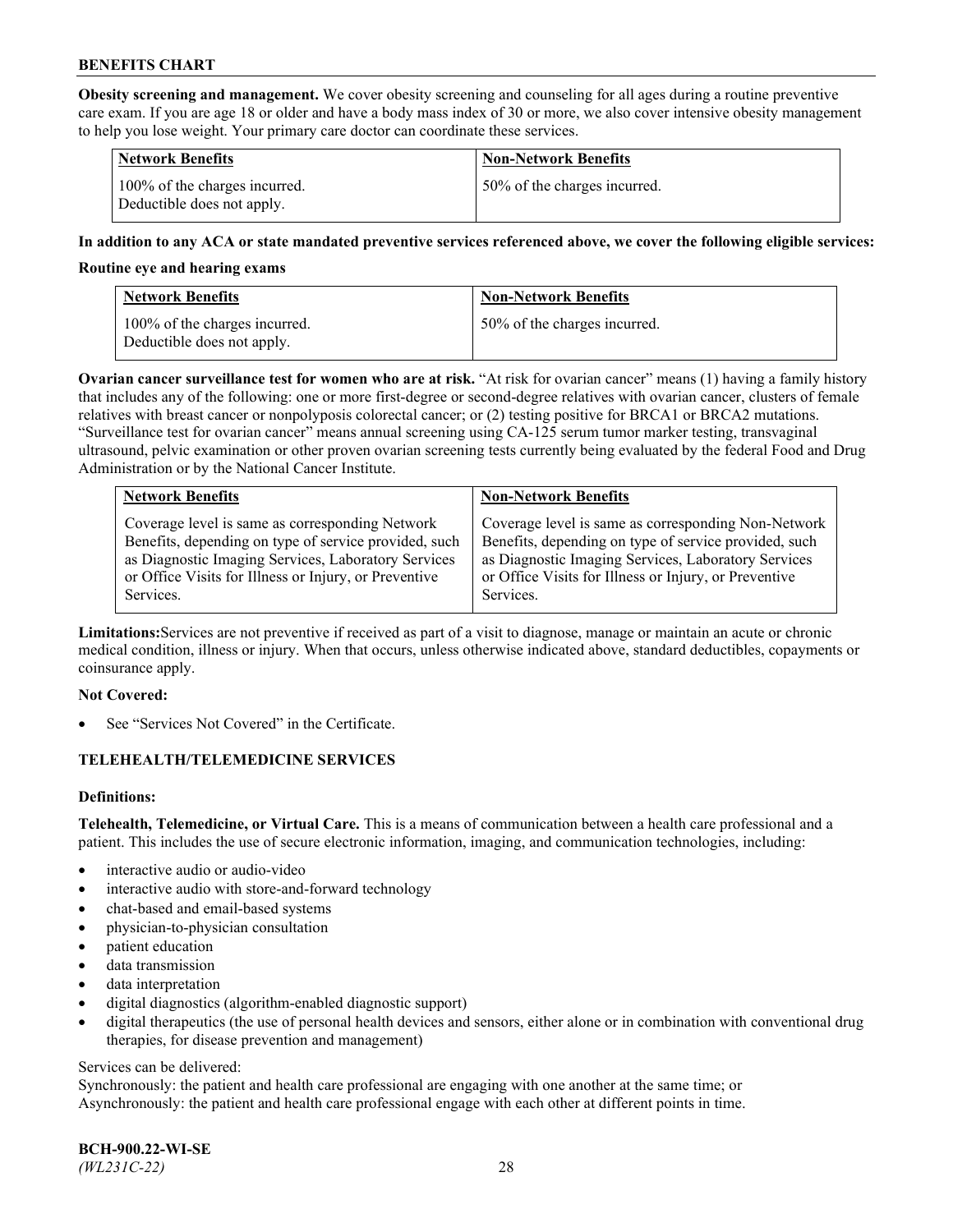**Telephone Visits.** Live, synchronous, interactive encounters over the telephone between a patient and a healthcare provider.

**E-visit or chat-based visits.** Asynchronous online or mobile app encounters to discuss a patient's personal health information, vital signs, and other physiologic data or diagnostic images. The healthcare provider reviews and delivers a consultation, diagnosis, prescription or treatment plan after reviewing the patient's visit information.

**Virtuwell®.** This is an online service for you to receive a diagnosis and treatment for certain conditions, such as a cold, flu, ear pain and sinus infections. You may access the Virtuwell website at [virtuwell.com.](https://www.virtuwell.com/)

**Video Visits.** Live, synchronous, interactive encounters using secure web-based video between a patient and a healthcare provider.

### **Covered Services:**

The Plan covers the following methods of receiving care for services that would be eligible under the Plan if the service were provided in person.

#### **Scheduled telephone visits**

| <b>Network Benefits</b>       | <b>Non-Network Benefits</b>  |
|-------------------------------|------------------------------|
| 100% of the charges incurred. | 50% of the charges incurred. |

### **E-visits**

### **Access to online care through Virtuwell at [virtuwell.com](https://www.virtuwell.com/)**

| <b>Network Benefits</b>       | <b>Non-Network Benefits</b> |
|-------------------------------|-----------------------------|
| 100% of the charges incurred. | Not applicable.             |

### **All other E-visits**

| <b>Network Benefits</b>       | <b>Non-Network Benefits</b>  |
|-------------------------------|------------------------------|
| 100% of the charges incurred. | 50% of the charges incurred. |

#### **Video visits**

| <b>Network Benefits</b>                                      | <b>Non-Network Benefits</b>                            |
|--------------------------------------------------------------|--------------------------------------------------------|
| Coverage level is same as corresponding Network              | Coverage level is same as corresponding Non-           |
| Benefits, depending on type of service provided, such as     | Network Benefits, depending on type of service         |
| Office Visits for Illness or Injury, Inpatient or Outpatient | provided, such as Office Visits for Illness or Injury, |
| Hospital Services.                                           | Inpatient or Outpatient Hospital Services.             |

#### **Not Covered:**

See "Services Not Covered" in the Certificate.

## **TRANSPLANT SERVICES**

#### **Applicable Definitions:**

**Autologous.** This is when the source of cells is from the individual's own marrow or stem cells.

**Allogeneic.** This is when the source of cells is from a related or unrelated donor's marrow or stem cells.

**Allogeneic Bone Marrow Transplant.** This is when the bone marrow is harvested from the related or unrelated donor and stored. The patient undergoes treatment which includes tumor ablation with high-dose chemotherapy and/or radiation. The bone marrow is reinfused (transplanted).

**Autologous Bone Marrow Transplant.** This is when the bone marrow is harvested from the individual and stored. The patient undergoes treatment which includes tumor ablation with high-dose chemotherapy and/or radiation. The bone marrow is reinfused (transplanted).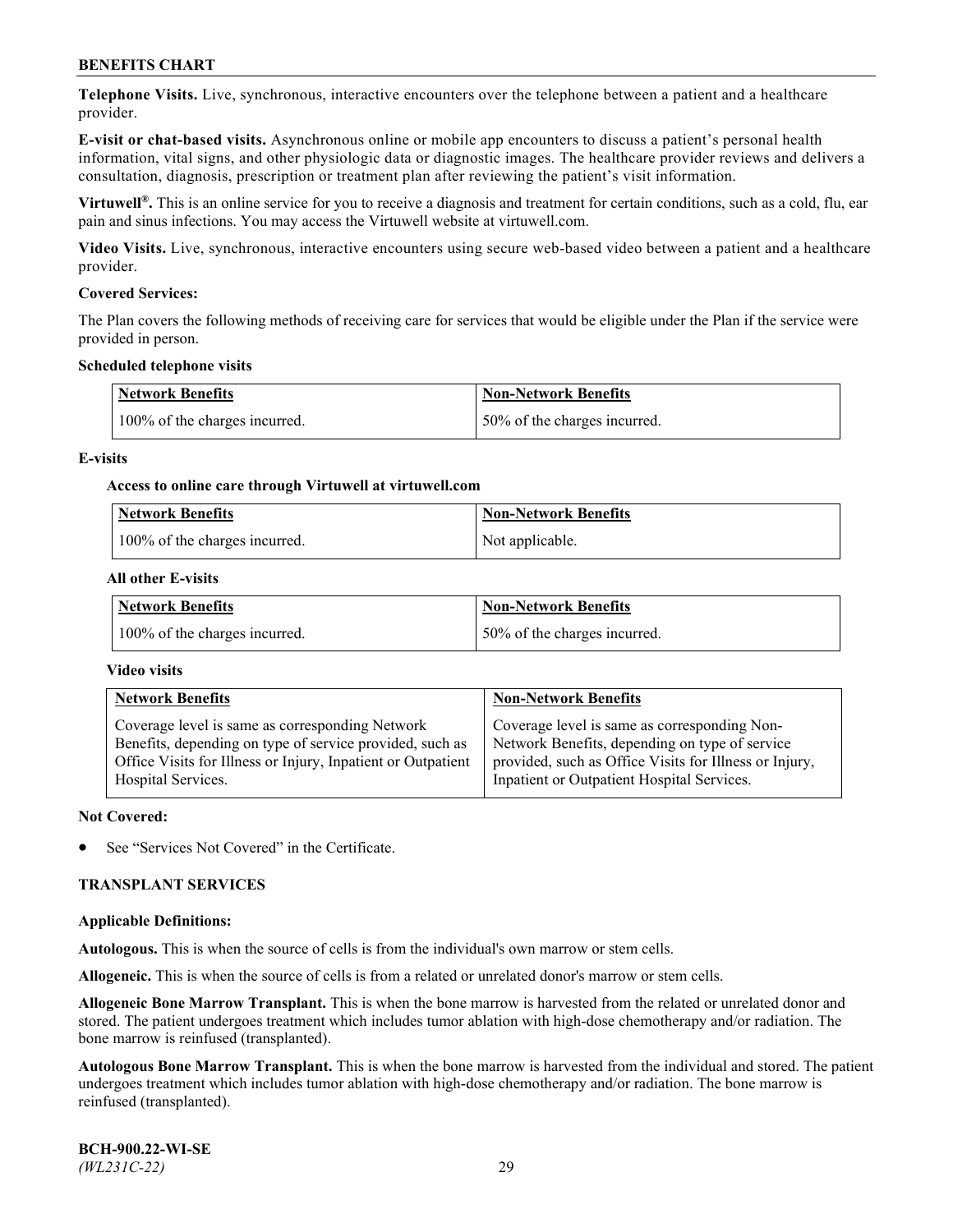**Autologous/Allogeneic Stem Cell Support.** This is a treatment process that includes stem cell harvest from either bone marrow or peripheral blood, tumor ablation with high-dose chemotherapy and/or radiation, stem cell reinfusion, and related care. Autologous/allogeneic bone marrow transplantation and high dose chemotherapy with peripheral stem cell rescue/support are considered to be autologous/allogeneic stem cell support.

**Designated Transplant Center.** This is any health care provider, group or association of health care providers designated by us to provide services, supplies or drugs for specified transplants for our Insureds.

**Transplant Services.** This is transplantation (including retransplants) of the human organs or tissue listed below, including all related post-surgical treatment, follow-up care and drugs and multiple transplants for a related cause. Transplant services do not include other organ or tissue transplants or surgical implantation of mechanical devices functioning as a human organ, except surgical implantation of an FDA approved Ventricular Assist Device (VAD) or total artificial heart, functioning as a temporary bridge to heart transplantation.

Prior authorization is required prior to consultation to support coordination of care and benefits.

### **Covered Services:**

We cover eligible transplant services (as defined above) while you are covered under the Certificate. Transplants that will be considered for coverage are limited to the following:

- Kidney transplants for end-stage disease.
- Cornea transplants for end-stage disease.
- Heart transplants for end-stage disease.
- Lung transplants or heart/lung transplants for: (1) primary pulmonary hypertension; (2) Eisenmenger's syndrome; (3) endstage pulmonary fibrosis; (4) alpha 1 antitrypsin disease; (5) cystic fibrosis; and (6) emphysema.
- Liver transplants for: (1) biliary atresia in children; (2) primary biliary cirrhosis; (3) post-acute viral infection (including hepatitis A, hepatitis B antigen e negative and hepatitis C) causing acute atrophy or post-necrotic cirrhosis; (4) primary sclerosing cholangitis; (5) alcoholic cirrhosis; and (6) hepatocellular carcinoma.
- Allogeneic bone marrow transplants or peripheral stem cell support associated with high dose chemotherapy for: (1) acute myelogenous leukemia; (2) acute lymphocytic leukemia; (3) chronic myelogenous leukemia; (4) severe combined immunodeficiency disease; (5) Wiskott-Aldrich syndrome; (6) aplastic anemia; (7) sickle cell anemia; (8) non-relapsed or relapsed non-Hodgkin's lymphoma; (9) multiple myeloma; and (10) testicular cancer.
- Autologous bone marrow transplants or peripheral stem cell support associated with high-dose chemotherapy for: (1) acute leukemias; (2) non-Hodgkin's lymphoma; (3) Hodgkin's disease; (4) Burkitt's lymphoma; (5) neuroblastoma; (6) multiple myeloma; (7) chronic myelogenous leukemia; and (8) non-relapsed non-Hodgkin's lymphoma.
- Pancreas transplants for simultaneous pancreas-kidney transplants for diabetes, pancreas after kidney, living related segmental simultaneous pancreas kidney transplantation and pancreas transplant alone.

To receive Network Benefits, charges for transplant services must be incurred at a Designated Transplant Center.

The transplant-related treatment provided, including expenses incurred for directly related donor services, shall be subject to and in accordance with the provisions, limitations, maximums and other terms of the Certificate.

Medical and hospital expenses of the donor are covered only when the recipient is an Insured and the transplant and directly related donor expenses have been prior authorized for coverage. Treatment of medical complications that may occur to the donor are not covered. Donors are not considered Insureds, and are therefore not eligible for the rights afforded to Insureds under the Certificate.

The list of eligible transplant services and coverage determinations are based on established medical policies, which are subject to periodic review and modification by the medical director.

| <b>Network Benefits</b>                          | <b>Non-Network Benefits</b>                          |
|--------------------------------------------------|------------------------------------------------------|
| See Network Inpatient Hospital Services Benefit. | See Non-Network Inpatient Hospital Services Benefit. |